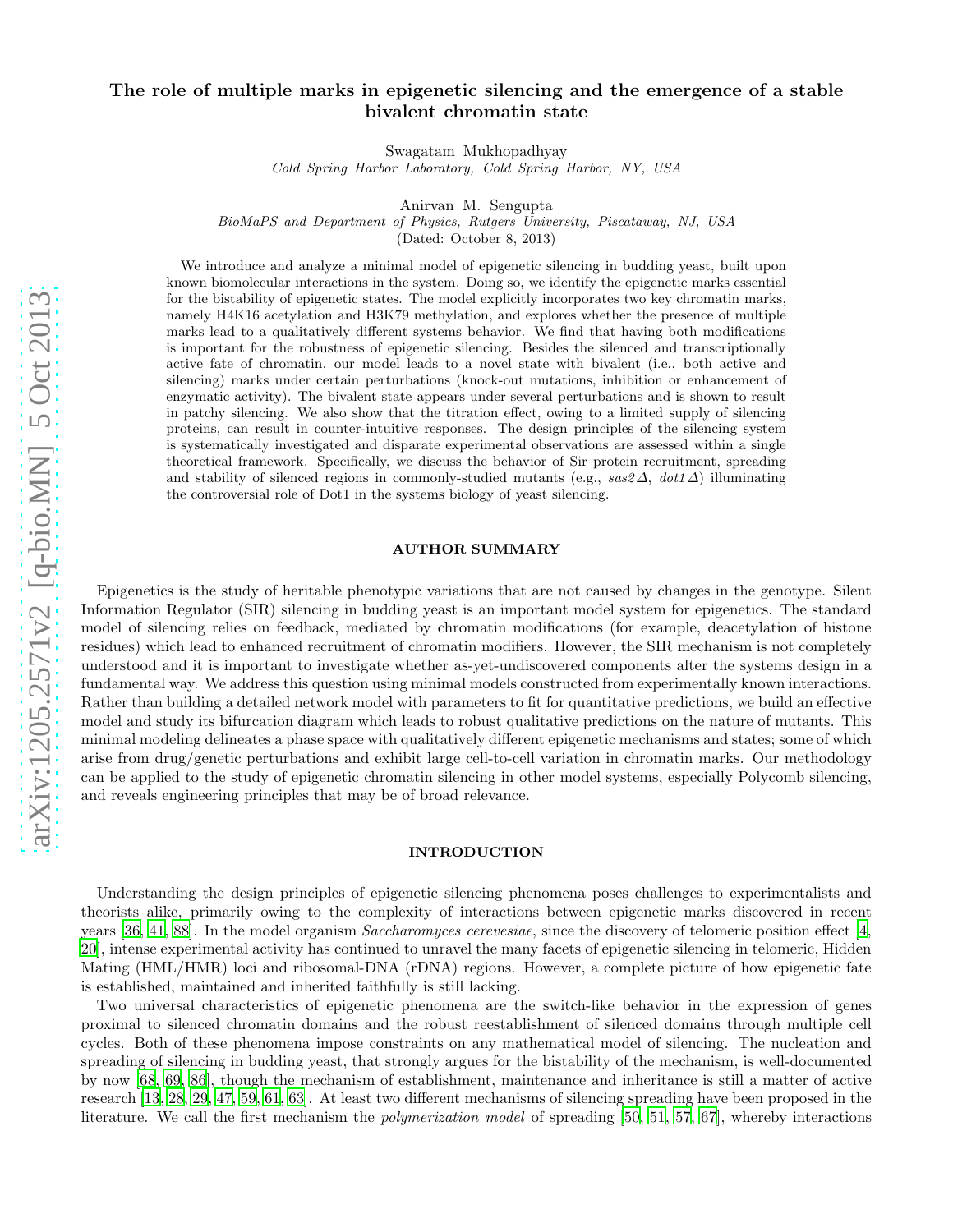of proteins amongst themselves lead to a spread of silencing along the chromatin. We call the second mechanism the *histone modification feedback mechanism*, whereby the recruitment and spreading of silencers is controlled by histone modifications and silencing/transcriptional feedbacks; various anti-silencing marks etc. block entire regions of chromatin from being silenced. Are these two mechanisms redundant? We explore these mechanisms and argue that they play synergistic role in the robustness of the system; an important conceptual outcome of our approach.

Multiple chromatin modifications (marks) are thought to be responsible in carrying epigenetic information [\[5,](#page-8-1) [36,](#page-9-0) [41\]](#page-10-0). Anti-silencing histone marks, primarily acetylation and methylation, are known to be key players in budding yeast silencing [\[12](#page-9-5), [39,](#page-10-8) [55\]](#page-10-9). What role does multiple histone marks play in the dynamics and stability of the silencing phenomena? Why are multiple anti-silencing marks needed? Despite recent efforts at mathematical modeling of epigenetic chromatin modification in budding yeast [\[10](#page-9-6), [30,](#page-9-7) [77\]](#page-11-5) and in other systems [\[3](#page-8-2), [14,](#page-9-8) [48\]](#page-10-10), theoretical understanding on the role of multiple marks in epigenetic bistability remain incomplete. Moreover, currently there is a gap in the literature on mathematical models that explain epigenetic bistability in terms of local biochemical interactions. Building informative models is not necessarily impaired by our lack of knowledge of the biochemistry or reaction rates, and non-trivial qualitative predictions can be obtained from rather minimal models providing an integrative understanding of experiments in the field. We illustrate the role of multiple marks in epigenetic bistability and robustness of silenced/active regions using a minimal model.

Experiments largely rely on the behavior of knock-out mutants to unravel the components of the yeast silencing system. Less well-studied are the inhibition/enhancement (of enzymatic activity) or over/under-expression (of proteins), though overexpression of Sir proteins and Dot1 have been examined [\[23,](#page-9-9) [44,](#page-10-11) [54,](#page-10-12) [60](#page-10-13), [62](#page-10-14), [64,](#page-10-15) [79\]](#page-11-6). We argue that compared to knock-out mutants, inhibition etc. is better suited at revealing the engineering design principles of the system. Using theory and simulations we infer the pivotal role of Dot1 in establishing stable silencing domains and resolve seemingly contradictory experimental observations on this matter. We also argue that as long as the set of known interactions included in our model are retained, our overall conclusions are robust to the addition of more complex interactions, either known or yet to be discovered.

# Primer on molecular biology of budding yeast silencing

To provide the relevant context of our approach to a wider audience, we briefly review the molecular biology of yeast silencing system and its central puzzles. In budding yeast, the Silent mating-type Information Regulator (SIR) proteins have been identified to play a pivotal role in heterochromatin formation [\[1](#page-8-3), [21,](#page-9-10) [64,](#page-10-15) [80\]](#page-11-7). The Sir complex includes four proteins, of which Sir1 facilitates assembly of Sir2-4 at the Hidden Mating (HML/HMR) Cassettes, in concert with proteins factors like Orc, Rap1 an Abf1, all of which have specific binding sites at the silencer of HML/HMR. In telomeres, the players are slightly different; Sir1 is not needed for the nucleation of Sir complex [\[1,](#page-8-3) [80\]](#page-11-7) and yKu DNA-end binding complexes is important. One of the proteins of the Sir complex, Sir2, is a NAD-dependent deacetylase [\[87\]](#page-11-8). The acetylation of Histone tails antagonizes silencing [\[8](#page-9-11), [22](#page-9-12), [26](#page-9-13), [37](#page-9-14), [39](#page-10-8)]. The deacetylase activity of Sir2 is critical for the spread of silencing by presumably increasing Sir3-Sir4 affinity for nucleosomes [\[46\]](#page-10-16). Specifically, acetylation of H4K16 by Sas2 (Something About Silencing) activity undermined the spread of silencing [\[31,](#page-9-15) [68](#page-11-1), [69](#page-11-2), [83\]](#page-11-9). Recent studies have established that besides the interaction of Sir proteins with nucleosomes [\[70](#page-11-10)], interactions between Sir proteins themselves are crucial in the spread of silencing [\[9,](#page-9-16) [46](#page-10-16), [67\]](#page-11-4). This spreading in telomeres appears to be unhindered by silencer boundary element and is arguably stochastic [\[37,](#page-9-14) [45](#page-10-17), [49,](#page-10-18) [62,](#page-10-14) [84](#page-11-11)]. In contrast, in the HML/HMR loci boundary elements prevent the spread of Sir complex [\[6,](#page-8-4) [69\]](#page-11-2). Sir spreading happens in only a few of the natural telomeres [\[62](#page-10-14), [63](#page-10-4), [85](#page-11-12)]. Moreover, mechanisms like the clustering of telomeres anchored to the nuclear envelope is perhaps important in subtelomeric silencing [\[84\]](#page-11-11).

Sir2 does not exclusively deacetylate H4K16 residue. Other residues like H3K9 and H3K14 are also deacetylated moderately [\[23\]](#page-9-9), and H4K56 extensively by Sir2 [\[94\]](#page-12-0). However, the spreading of Sir2 compete primarily with H4K16Ac [\[83](#page-11-9)]. The compaction into silent heterochromatin requires further deacetylation of H4K56Ac [\[94](#page-12-0)]. The effect of spread of Sir proteins on silencing is subtle—spreading is necessary but not sufficient for heterochromatin formation and Sir binding is broader in scope [\[63](#page-10-4)]. Though the compaction of chromatin owing to stable Sir-complexbinding blocks association of RNA polymerase II thereby preventing transcriptional activity [\[69\]](#page-11-2), Sir binding and spreading itself may be a very dynamic phenomenon. Not surprisingly, Sir protein binds at various loci which are not necessarily silenced, as deduced from Chromatin Immunoprecipitation (ChIP) studies [\[43,](#page-10-19) [63\]](#page-10-4). The association of Sir proteins does not immediately lead to gene silencing [\[34](#page-9-17)] arguing for added steps to the formation of heterochromatin [\[28,](#page-9-3) [42,](#page-10-20) [47,](#page-10-1) [61](#page-10-3)]. Nevertheless, Sir protein association is a prerequisite in establishing an inheritable pattern of silencing in the telomeric and HML/HMR loci.

Active sites in budding yeast chromatin are not only hyper-acetylated at particular histone tail sites but also tend to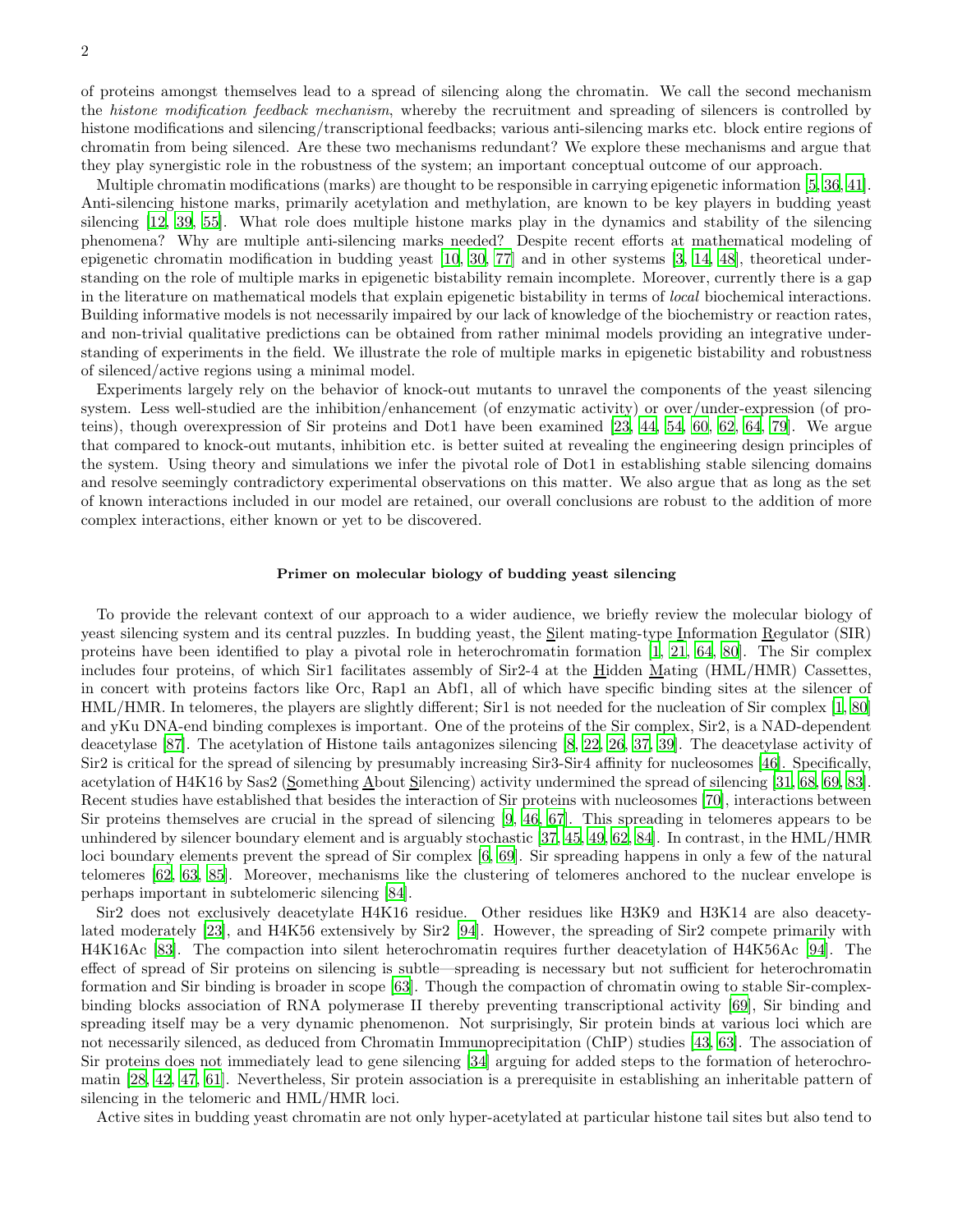be hyper-methylated at certain key residues [\[49](#page-10-18), [54](#page-10-12), [55,](#page-10-9) [79,](#page-11-6) [89\]](#page-11-13). One of the DOT (Disruptor  $\overline{O}$ f Telomeric Silencing) proteins, Dot1, methylates H3K79 residue and competes in binding with Sir3 for the same basic patch on the histone core region (H3K79) [\[2](#page-8-5), [46](#page-10-16), [74,](#page-11-14) [89\]](#page-11-13). Dot1 can mono- di- or tri- methylate this residue distributively [\[16](#page-9-18)]. Studies have revealed that H4K16Ac displaces Sir3 binding, thereby aiding Dot1-mediated methylation of H3K79 [\[2](#page-8-5)]. What other histone marks (or other factors) regulate transcriptional activity is a complex question [\[73\]](#page-11-15). The enzymatic activity of Dot1 itself is modulated by various other factors. For example, Paf1 complex (RNA Polymerase Associating Factor) which is known to be an important factor in transcription elongation plays a crucial role in Dot1 methylase activity [\[38,](#page-9-19) [93,](#page-12-1) [96](#page-12-2)]. In fact, such positive feedback from transcriptional elongation into establishing transcriptionallyactive marks is not uncommon. For example, H3K4 methylation [\[71](#page-11-16), [91,](#page-11-17) [95](#page-12-3)], which is an active mark in yeast, requires Paf1 [\[96\]](#page-12-2) for being methylated by Set1 [\[65\]](#page-10-21).

The phenomenon of yeast silencing has several other components many of which are poorly understood. Though the structure and interaction domains of Sir proteins are well-studied [\[9](#page-9-16), [19,](#page-9-20) [32,](#page-9-21) [46](#page-10-16), [56,](#page-10-22) [70\]](#page-11-10), protein factors, histone modifications etc. which interact with the system continue to be uncovered. For example, Rad6 dependent ubiquitylation of H2B-K123 influences methylation by Dot1 and Set1 [\[78](#page-11-18), [95](#page-12-3)]. Ubiquitylation is a histone mark implicated in transcriptional initiation and elongation [\[92](#page-12-4)], and such a trans-histone regulatory pathway acts as a feedback into the establishment of transcriptional activity. Another such feedback in establishment of active marks is the interaction of Dot1 with a histone acetyltransferase [\[81\]](#page-11-19). Sumoylation is a silencing histone mark, and might play an important role in the silencing of subtelomeric regions [\[17,](#page-9-22) [53](#page-10-23)]. Variants of the histones [\[27,](#page-9-23) [72\]](#page-11-20), particularly H2A.Z, plays a complex role in transcriptional activity, and has been shown to deter the ectopic spread of silencing [\[91\]](#page-11-17). The topic of histone variants invite a host of connections between chromatin assembly and transcriptional activity. These influences are perhaps peripheral to the central mechanism resolving epigenetic fates [\[15](#page-9-24), [33](#page-9-25), [58](#page-10-24)].

We argue that the epigenetic fates are reinforced both from *transcriptional* and *silencing feedbacks*—our focus is the core mechanism, summarized in Fig. [1.](#page-12-5) Recent experiments [\[63\]](#page-10-4) have shown that binding of Sir3 protein is not indicative of heterochromatin and many genes in euchromatin, including highly transcribed genes, may show wide-spread Sir3 binding. Such a co-occurrence of silencing and active marks called bivalent chromatin states has been discussed in the context of Polycomb silencing [\[76](#page-11-21)] and that of HP1 binding in expressed exons [\[25\]](#page-9-26). We show how stable bivalent states emerge naturally on modelling the known interactions. In the next section we define the mathematical model based on this minimal picture.

### RESULTS

#### The model and its phase space

In this section we introduce the key components of our model in order to facilitate discussion, further details are relegated to Materials and Methods and Text S1. Continuing on the spirit of earlier work involving one of the authors [\[77\]](#page-11-5), we define several local states that represent the various modifications of nucleosomes. Five possible nucleosome-states are considered at nucleosome *i*:  $S_i$ ,  $A_i$ ,  $M_i$ ,  $E_i$  and  $U_i$ . The S state is Sir-complex-bound (without making a distinction of the various Sir proteins). The A state is acetylated histone (H4K16Ac). Multiple histone tails on the same nucleosome can get acetylated—we model the average level of acetylation. The  $M$  is the methylated state (H3K79Me), and we treat the multiple levels of methylations on the average. The U is unmodified state— it is neither acetylated, methylated or Sir-protein bound. The  $E$  state is the transcriptionally active state and has multiple histone marks, particularly both methylation and acetylation marks.

The model considers the following biochemical processes, see Fig. [2](#page-13-0) for a pictorial representation of the model. Index  $j$  are for nucleosomes within a local neighborhood of nucleosome  $i$ :

- Basal Sir complex binding at rate  $\rho_0: U_i \stackrel{\rho_0}{\rightarrow} S_i$ .
- Basal Dot1-mediated methylation at rate  $\beta_0: U_i \stackrel{\beta_0}{\rightarrow} M_i, A_i \stackrel{\beta_0}{\rightarrow} E_i$ .
- Basal Sas2-mediated acetylation at rate  $\alpha: U_i \stackrel{\alpha}{\to} A_i, M_i \stackrel{\alpha}{\to} E_i$ .
- Cooperative deacetylation by Sir2 at rate  $\Gamma: A_i S_j \overset{\Gamma}{\to} U_i S_j$ , where j is a neighboring nucleosome to i.
- Cooperative methylation at rate  $\beta$ : 'transcriptional feedback':  $U_i E_j \stackrel{\beta}{\to} M_i E_j$ ,  $A_i E_j \stackrel{\beta}{\to} E_i E_j$ .
- Cooperative Sir binding rate  $\rho$ : 'Silencing polymerization':  $U_i S_j \stackrel{\rho}{\rightarrow} S_i S_j$ .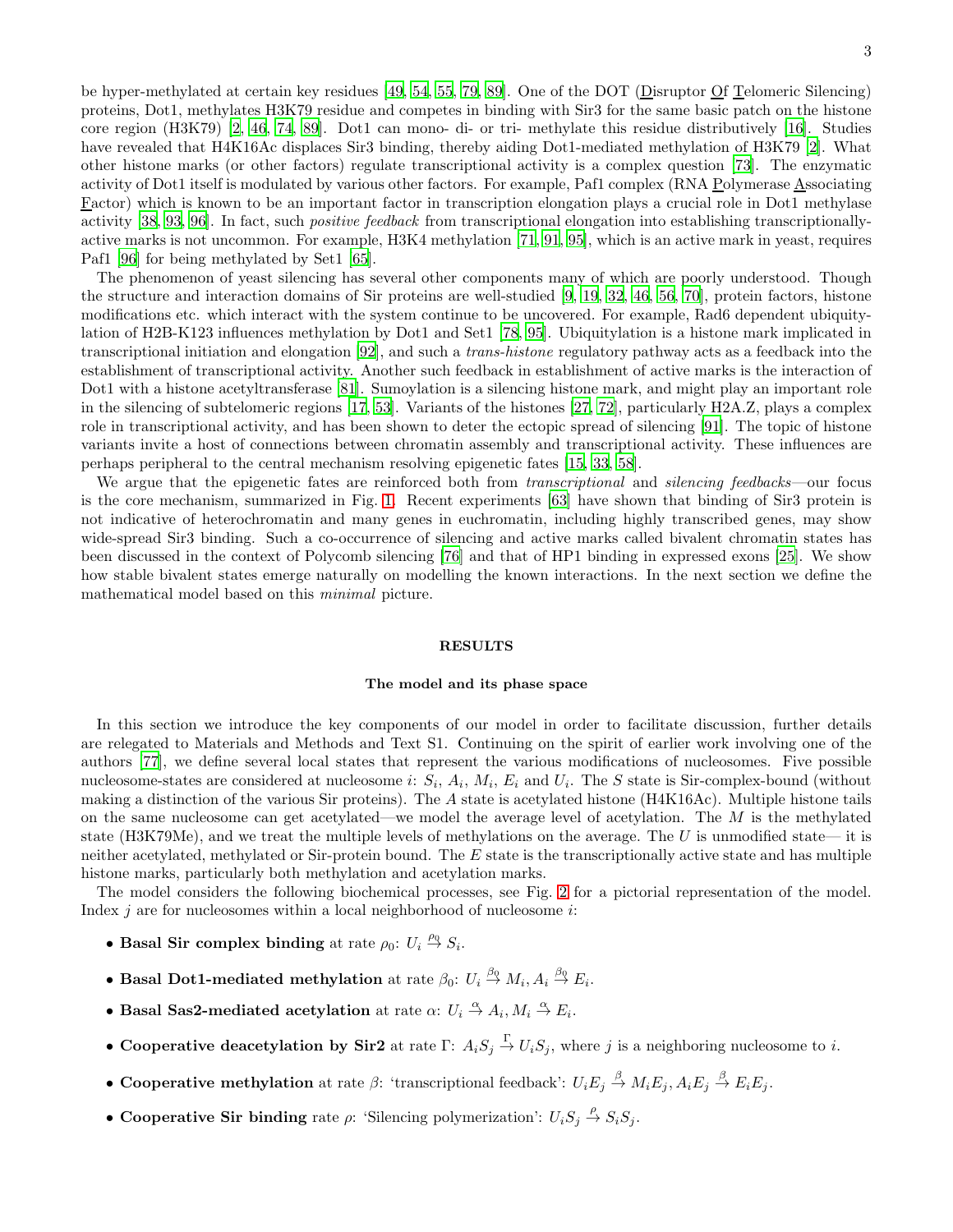• Global and local rates of loss of marks  $\eta$  that converts all other states to U.

The mathematical details of the model are relegated to Methods and Materials and Text S1. Therein we establish that the key parameters are the rates of Sas2 activity  $\alpha$ , the cooperative Dot1 activity  $\beta$ , the cooperative Sir2 activity Γ and the cooperative Sir binding  $ρ$ . The first result of our model is the *phase space*—a four dimensional parameter space with each point, being a distinct choice of parameters, produces solutions for the density of marks in the model. The distinct properties of such solutions, like stability and density of marks, define distinct phases. For example, regions of *bistability* are where stable active  $(E)$  and silent  $(S)$  states can coexist. *Stability* in this context is against the loss of epigenetic marks through various perturbations—histone turnover, DNA replication, stochasticity in enzymatic reactions, deacetylase/demethylase activity etc. and maintaining heritable distinct epigenetic fates for the chromatin loci. Bivalent region is where the stable solution exhibits simultaneously high local density of active and silenced marks.

The ranges of values of the parameters we introduce above are unknown. Various loci in the wild type cell corresponds to different combinations of parameters and therefore maps to distinct points in phase space. These wild-type points should lie in regions where perturbations are unlikely to affect the epigenetic fates of the loci—a requirement of robust engineering design. We have studied aspects of this robustness elsewhere [\[10,](#page-9-6) [52](#page-10-25)], wherein we have discussed the requirements on engineering design for faithful reestablishment of epigenetic states from redistribution and dilution of modified histones during mitosis. A quantitative measure of robustness of a epigenetic states is the volume and shape of parameter space where the state is supported [\[11](#page-9-27)].

We first outline the phase space. The model has four types of uniform steady-state solutions (in mean-field analysis, see Materials and Methods and Text S1): the *silenced* state which has probability weight predominantly in the state S, the active state with weight predominantly in the state E, the intermediate state with weight distributed in  $U$ , A and M, and the *bivalent* state with weight distributed predominantly over S and E. The model exhibits bistability between the silenced state and the intermediate state, and the silenced state and the active state. The bivalent state is monostable and is not to be confused with the bistable regions. A novel outcomes of our analysis is that only four distinct *stable* epigenetic fates emerge in all of phase space.

Visualizing the four dimensional phase space is challenging—we present different two dimensional sections of the phase space for the purpose. Each section is defined by fixing the values of any two of the four parameters. The section shown in Fig. [3,](#page-13-1) for which  $\Gamma$  and  $\rho$  were fixed, is a representational one for the model's phase space. Only stable solutions are shown. The region of stable *silenced* state is depicted by red diamonds, the stable *active* with green stars, stable bivalent with magenta circles, and stable intermediate with blue crosses in our phase plots. We adhere to this convention throughout the paper.

### The Sir titration effect results in a local rate  $\rho$  of Sir recruitment

The supply of Sir proteins is limited in order to prevent ectopic silencing in wild type. The reaction rates  $\rho_0$  and  $\rho$ , for basal and cooperative Sir binding respectively, are proportional to the concentration of ambient Sir proteins. In telomeres where no obvious boundary elements are present to limit the spread of silencing proteins, the concentration of ambient Sir proteins self-adjusts such that the spreading of silencing is stochastically stationary; the choice of parameters for which such stationarity is achieved is known as the zero velocity line [\[77\]](#page-11-5). Away from this line, but still within a bistable region, either the active state or the silenced state spreads.

Denoting by  $S$  the the total number of Sir proteins, and  $s$  the density of Sir proteins, the equation that determines  $\rho$  is

$$
S_{\text{total}} = S_{\text{bound}} + S_{\text{ambient}}
$$

$$
\rho (s_{\text{ambient}}) = \rho \frac{S_{\text{total}} - S_{\text{bound}}}{V},
$$
(1)

<span id="page-3-0"></span>where V is the volume of the cell nucleus. As silencing spreads,  $S_{\text{bound}}$  increases, and  $\rho$  decreases. Such a self-adjusting  $\rho$  is the titration effect on Sir spreading. Sir spreading needs to happen only in a few of all the telomeres [\[63](#page-10-4)] in order for this effect to be observed and be important for perturbations. The zero-velocity line determines how the local Sir recruitment rate evolves under perturbations, as ellaborated in the next sections.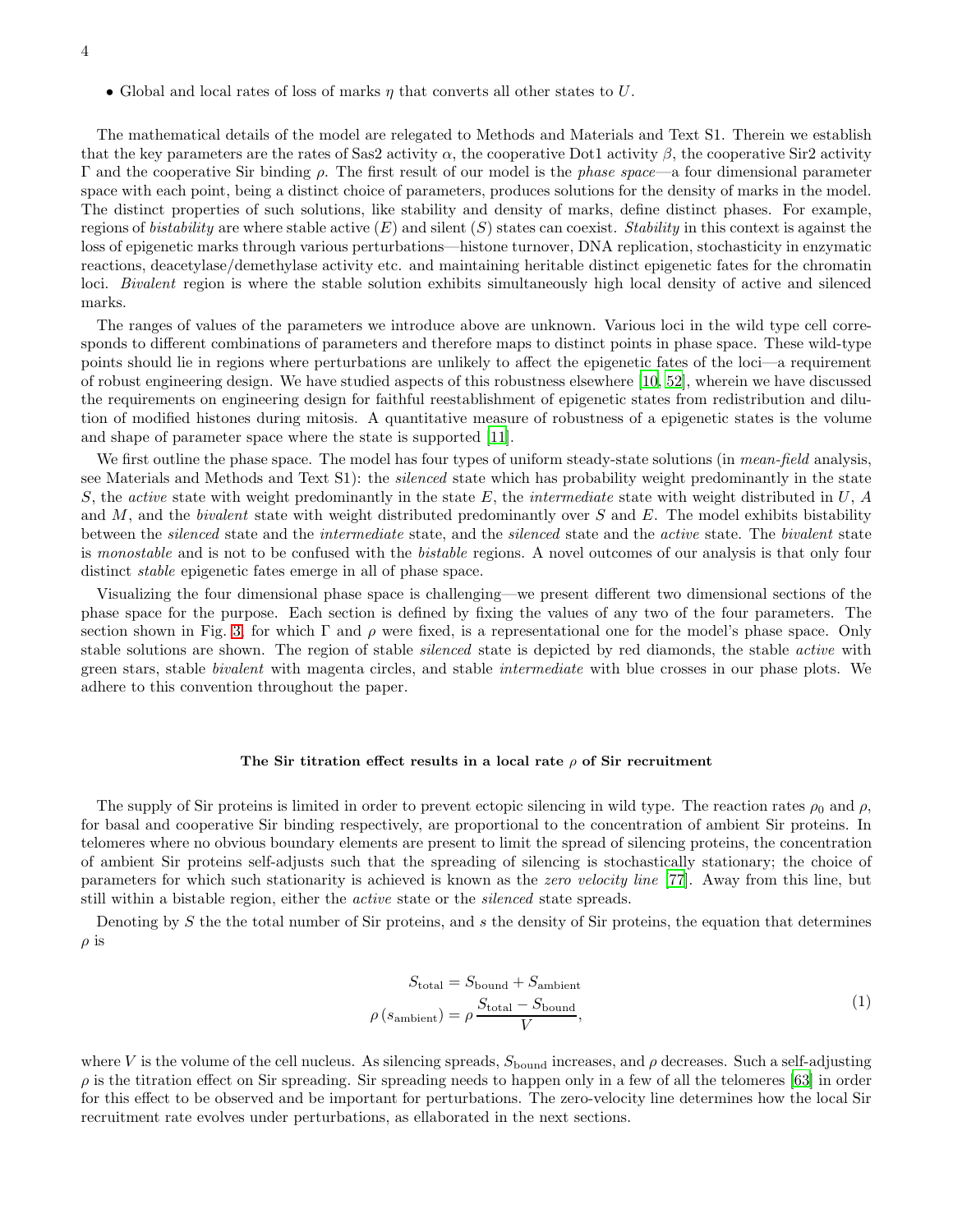#### Sir2 inhibition leads to bivalent state

The epigenetically stable bivalent state is a novel outcome of our model, and we discuss the implications of its emergence under the inhibition of Sir2 deacetylase activity, i.e., on reducing  $\Gamma$  in our model. Because of the titration effect, whenever a single parameter is changed the parameter  $\rho$  self-adjusts to maintain the system on the zero-velocity line. In effect, the silencing front progresses or retreats to be stochastically stationary again. In Fig. [4,](#page-14-0) we show the cross section of the phase space for fixed Dot1 activity  $(\beta)$  and Sas2 activity  $(\alpha)$ . The zero velocity line is determined in stochastic simulations, as described in Materials and Methods, and is plotted over the mean-field phase diagram. As we decrease Sir2 deacetylase activity  $(\Gamma)$ ,  $\rho$  traces the zero-velocity line driving the system eventually out of the bistable region (wild-type) and into the region of monostable bivalent state, see Fig. [4.](#page-14-0)

The implications of this observation are two fold—

- Inhibition of Sir2 activity eventually drives the wild-type bistable system, where silencing and active states are stable, into a monostable region where bivalent states are stable.
- The inhibition of Sir2 activity leads to an excess of ambient Sir proteins.

The first observation is a non-trivial prediction of the model. Though there has been reports of defective silencing boundary [\[18,](#page-9-28) [31](#page-9-15), [82](#page-11-22), [83\]](#page-11-9) in telomeres for Sir2 and Sas2 perturbations, the nature of the defect for Sir2 inhibition has not been made precise.

The second observation implies that effective Sir cooperativity  $(\rho)$  increases locally for decreasing deacetylase activity (Γ) of Sir2, and is relevant to the spatial feature of the bivalent state, which we investigate in lattice simulations. We study the spreading and steady-state occupancy of silencing marks with a nucleating center for Sir binding at one lattice end. We observe that the bivalent state is stochastically established Sir occupancy. The silencing boundary is ill-defined as shown in Fig. [5.](#page-15-0) A precise characterization of the typical size of these patches is the correlation length of Sir occupancy—a measure of how influential the state of a nucleosome is on the state of neighboring ones, see Fig. [6.](#page-16-0) We measure the correlation length of S marks for the system self-tuning  $\rho$  along the zero-velocity line shown in Fig. [4.](#page-14-0) The correlation length is high, as expected, in the bistable region where silencing domains are established. However, the bivalent state can maintain rather high correlation lengths resulting in local patches of silencing domains; see further discussion in the next section. The bivalent state is truly *bivalent*, in the sense that nearby nucleosomes carry opposite marks, only in selected regions of the parameter space.

#### Role of Dot1 in the systems design

The precise role of Dot1 is the yeast silencing continues to be active debated [\[59,](#page-10-2) [60,](#page-10-13) [81,](#page-11-19) [85,](#page-11-12) [95\]](#page-12-3), and a commonly used assay to report the telomeric position effect variegation (TPEV) has been brought to question for  $dot1\Delta$  strain [\[66\]](#page-11-23). Experiments [\[54,](#page-10-12) [55](#page-10-9), [85,](#page-11-12) [89,](#page-11-13) [90\]](#page-11-24) have focused on both  $dot1\Delta$  and overexpression of Dot1, but not inhibition. In this section, we summarize the bearings of our model on Dot1 perturbations.

The  $dot1\Delta$  strain is bistable in our model, but the bistability is for *intermediate* and *silenced* states, as seen in Fig. [7](#page-16-1) to be the region of overlap of silenced-stable (red diamonds) and intermediate-stable (blue crosses). The bistability achieved in the absence of Dot1 activity may cast doubt on the necessity of Dot1 in our minimal model construction. We argue that Dot1 plays critical role in establishment of heritable silenced domains.

We argue that measuring Sir occupancy, as opposed to transcriptional activity resolves the pivotal role played by Dot1. This is because transcriptional activity does not imply a unique state of local histone modifications. Though hyper-acetylation and hyper-methylation is associated with transcriptional activation in genome-wide studies [\[75\]](#page-11-25), methylation is not required for moderate transcriptional activity [\[24,](#page-9-29) [28](#page-9-3), [95\]](#page-12-3). A subtlety of our model, and a potential criticism, is our definition of an active state, viz., states having both acetylation and methylation marks as being too stringent. However, we can always consider A domains to be moderately transcribed. We observe in Fig. [7](#page-16-1) that there is a critical value of  $\beta$ , which is given by  $\beta_{\rm crit} = \frac{(1+\alpha)^2}{\alpha(2+\alpha)}$  $\frac{(1+\alpha)}{\alpha(2+\alpha)}$  (see Text S1), above which the system is *active-silenced* bistable and below which the the system is *intermediate-silenced* bistable. In the presence of non-zero basal rates of Dot1 activity  $(\beta_0)$  and Sir binding  $(\rho_0)$  the sharp transition between the two bistable regions becomes a crossover (see Text S1). Therefore, if we use transcriptional activity as a measurement, the model implies that increasing Dot1 level (beta) from null simply makes transcription robust. Is Dot1 redundant in epigenetic bistability? We now argue that a clearer picture emerges on using Sir occupancy as a measurement. We drive the system in simulation through the silenced-active-bistable (wild-type) to the silenced-intermediate-bistable region by reducing  $\beta$ , thereby recreating the effects of Dot1 inhibition. We also drive the system from the silenced-active-bistable (wild-type) bistable (wild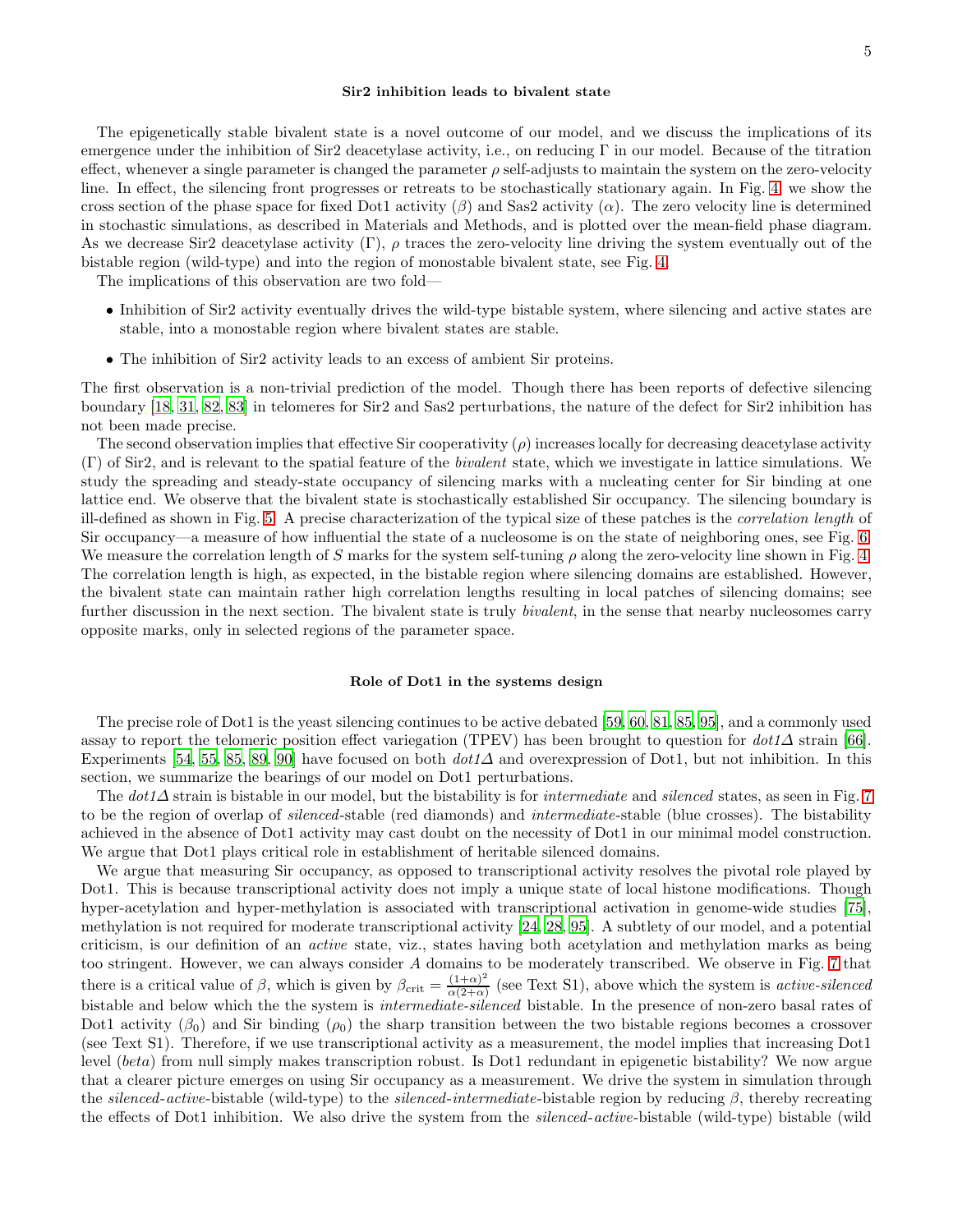6

type) to *bivalent*-monostable region thereby recreating the effects of Dot1 overexpression. Key observations from the model are summarized in the subsections below.

# Inhibition of Dot1 leads to defective region boundaries

Dot1 inhibition ( $\beta < \beta_{\rm crit}$ ) leads to lower local density of Sir occupancy in telomeres but higher fraction of Sir proteins to be chromatin-bound, leading to Sir depletion and ill-defined silenced domains, see Fig. [8](#page-17-0) and Fig. [9.](#page-18-0) In our model, Dot1 inhibition leads to the system crossing the *silenced-active-bistable (wild type)* to the *silenced*intermediate-bistable region. In model simulations, we show that the wild type system has higher density of Sir occupancy—Dot1 inhibition leads to lowering of local Sir occupancy in the silenced-intermediate-bistable region, see Fig. [8.](#page-17-0) However, the fraction chromatin-bound Sir exhibits the opposite trend with increased fraction for Dot1 inhibition. More chromatin-bound Sir leads to depletion of ambient Sir proteins. The consequence of Sir depletion in the dot1∆ strain by the telomeres can lead to reduced silencing in hidden mating loci [\[90,](#page-11-24) [95](#page-12-3)]. Strikingly, the lower density of Sir occupancy in dot1∆ has recently been observed in experiments [\[85\]](#page-11-12) in agreement with our result.

In the  $dot1\Delta$  strain, the silencing regions are variegated and the domains are ill-defined, see Fig. [9.](#page-18-0) Methylation and multiple histone marks in general—play a key role in establishing and maintaining heritable silenced and active domains distinguished by sharp boundaries. The effect of tuning Dot1 activity from null is presented in Fig. [7,](#page-16-1) corresponding to Fig. [4.](#page-14-0) Recall that the self adjustment of  $\rho(s_{\text{ambient}})$  owing to titration effect maintains the steadystate system on the zero-velocity line. A sample of the relevant cuts through the phase diagram is also shown in Fig. [7.](#page-16-1)

In order to characterize both the bistable regions further, we measure the correlation length of the S marks as the system travels along the zero-velocity line; see Fig. [10](#page-19-0) and refer to Fig [7.](#page-16-1) For clarity of the discussion below, we quote numerical values of  $\beta$  specific to the section of phase space presented. Ovbiously, these values are in general not meaningful. With that caveat—the range  $\beta \in [0, 8]$  in Fig. [10](#page-19-0) and Fig. [7](#page-16-1) is relevant for the present discussion, where the crossover between the two bistable regions is approximately at  $\beta$  1.5. In the wild type (1.5  $\leq \beta \leq 9$ ) silenced state is stable and we expect strong correlations in Sir occupancy, which should survive Dot1 inhibition (lowering  $\beta$ ) even after active state loses stability for  $\beta \lesssim 1.5$ ). Accordingly, we observe in Fig. [10](#page-19-0) that the correlation length drops but does retain moderate values for strong Dot1 inhibition. The drop is explained by the defective establishment of the silencing domain in telomeres, see Fig. [9.](#page-18-0)

The survival of correlations indicates that Dot1 perturbation does not necessarily eliminate silencing in shorter loci like HML/HMR with boudary elements that may nucleate silencing, provided their length is comparable to the correlation length of Sir occupancy [\[60,](#page-10-13) [66,](#page-11-23) [85,](#page-11-12) [89\]](#page-11-13). We cannot determine this correlation length without further knowledge of the wild-type parameters and other details of the chromatin polymer. Nevertheless, we make a strong case for reporting the local level of Sir occupancy in the loci, as opposed to reporting transcription to study the role of Dot1.

## Over-expression of Dot1 leads to patchy silencing and bivalent state

Over-expression of Dot1 eventually pushes the system to the bivalent state, which is stable, and therefore, potentially heritable. We observe that the state enjoys large spatial correlations, implying that Dot1 overexpression also leads to patchy silencing, but unlike Dot1 inhibition, large patches of silencing domains established stochastically may be very long-lived in the cell. Such domains may be easier to establish and maintain in smaller chromatin regions, like HML/HMR, providing a possible explanation as to why Dot1 overexpression may have a weak effect at such loci.

In the case of over-expression of Dot1 the system is driven out of the bistable region and is eventually pushed to a bivalent-monostable regions. In the vein of the previous discussion, refer to Fig. [10](#page-19-0) and Fig [7](#page-16-1) once again. The range  $\beta \gtrsim 9$  in Fig. [10](#page-19-0) and Fig. [7](#page-16-1) is currently relevant. In the wild type  $(1.5 \lesssim \beta \lesssim 9)$ , we have strong correlations as expected. However,  $\beta \geq 9$  the system loses bistability and is *bivalent*-monostable. The correlation length in this region is found to be comparable as in the bistable region (wild-type) well beyond the crossover. The strong persistence of correlations in spite of loss of stable silencing domain is a non-trivial prediction of our model. It suggests that for Dot1 overexpression silencing marks are established in patches that are long-lived and possibly heritable. A mechanistic explanation is: In the bistable region (wild-type), silencing domain is established and ambient Sir protein concentration is low. In the bivalent-monostable region no such stable domain exists. However, increased effective rate of cooperativity in Sir recruitment ( $\rho$ ) increases for increasing Dot1 activity ( $\beta$ ) along the zero-velocity owing to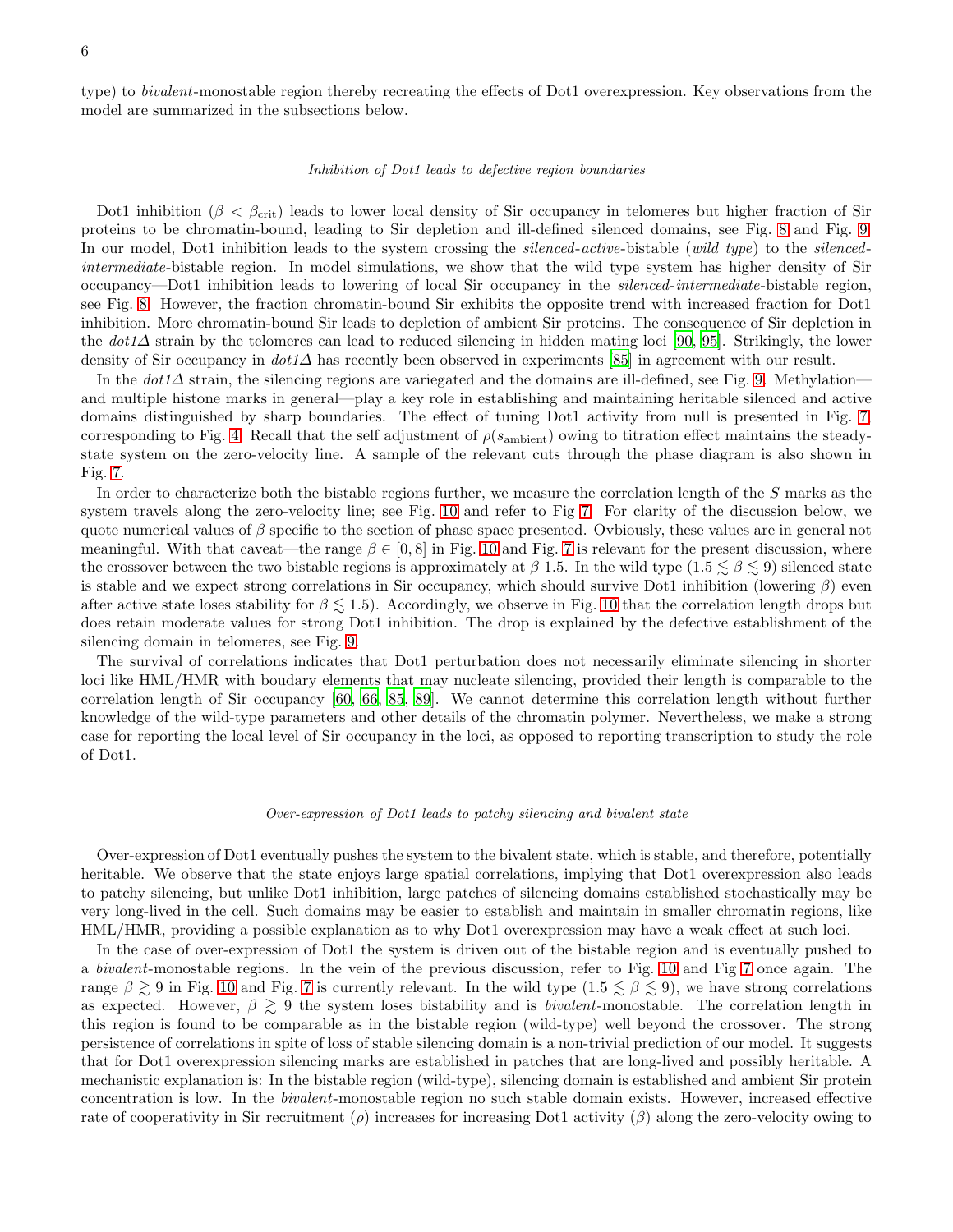depletion of chromatin-bound Sir proteins, see Eq. [1.](#page-3-0) Therefore, Sir proteins that are chromatin bound stochastically form long-lived patches.

# Dot1 and Sas2 perturbations lead to distinct phases

It is now germane to contrast the effects of Dot1 perturbation and Sas2 perturbations in the light of robustness caused by multiple histone modifications. Both of the acetylation and methylation marks we consider are active marks. However, Sas2 inhibition pushes the wild-type system to regions of phase space where bistability loses robustness because the region of bistability narrows (the zero-velocity line runs towards a cusp), see Ref. [\[10](#page-9-6), [77](#page-11-5)] and Text S1. Dot1 inhibition pushes the system to regions where it continues to enjoy bistability, and the stable silenced state persists. However, a heritable pattern of silenced and active domains is compromised in Dot1 perturbations, as discussed above. Intuitively, the polymerization model of Sir recruitment which ensures continuous Sir occupancy also necessitates a histone modification feedback mechanism to counteract ectopic spread. The latter is, owing to the engineering limitations of local interactions and cell-cycle perturbations, easier to achieve using multiple histone marks [\[10\]](#page-9-6).

# DISCUSSION

We have introduced and analyzed a model which captures the distinct mechanisms of cooperativity at the molecular level in the budding yeast silencing system; (a) cooperativity in the histone modification states, (b) cooperative interactions of the Sir proteins in a chromatin-bound-complex. Both of these mechanisms have been proposed by different groups, sometimes as mutually-exclusive ones [\[36](#page-9-0), [41,](#page-10-0) [49](#page-10-18), [51,](#page-10-6) [67,](#page-11-4) [88](#page-11-0)]. We show that these two mechanisms complement each other in designing epigenetic stability. Our model is minimal—all the interactions included are essential for establishment and inheritance of stable epigenetic fates. The model is build entirely upon known biochemical interactions. Though we explore design principles of the system using inhibition/over-expression/knock-out of key proteins like Sir, Sas2 and Dot1, the model can be extended to include other silencing and active marks—and can inform, like it did for methylation, which of those marks are essential in resolving epigenetic fate, and which simply reinforces one fate over another.

Our model makes the following predictions—

- Dot1 over-expression and Sir2 inhibition can push the system to a novel *bivalent* state exhibiting patchy silencing. We argue that the contradictory role of Dot1 in HML/HMR loci and telomeres can be reconciled by studying the correlations of Sir occupancy in the bivalent state. Sir occupancy on the chromatin, instead of transcriptional activity, is a better reporter of the effects of Dot1 and Sir2 perturbations.
- We compute Sir occupancy in simulations and compare its qualitative behavior to existing experimental work [\[60,](#page-10-13) [66,](#page-11-23) [85,](#page-11-12) [89\]](#page-11-13). Specifically, we observe that Dot1 inhibition can lead to higher fraction of chromatin-bound Sir and lower density of Sir in a loci owing to poor establishment of silencing domain, thereby causing Sir depletion. On the other hand, Dot1 overexpression can result in compact patches of Sir binding established stochastically. These patches are long-lived and may be heritable.
- In comparing the behavior of Dot1 and Sas2 inhibition, we predict that while Dot1 inhibition does not eliminate stability of silenced domains, Sas2 does. We argue that methylation and acetylation play distinct roles in meeting the design requirements of bistability of states and establishment of inheritable domains of those states.

Experiments focusing on direct measurement of Sir occupancy, preferably at single-cell resolution, as a function of tuning Dot1, Sas2 and Sir2's enzymatic activity will put to test several observations of the model—the emergence of the bivalent state, and the rich behavior of silencing domains under Sir titration. We have argued that inhibition/overexpression experiments can reveal key information about the engineering design of the system not observable in knock-out experiments. We hope that our model will sharpen experimental questions on the systems biology of budding yeast silencing. For the sake of brevity we have presented results for single perturbations; the model is especially informative for multiple perturbations, for example, double mutants. We are currently investigating such perturbations experimentally.

After our paper was submitted, an experimental study by Grunstein lab [\[35\]](#page-9-30) has further revealed the role of H3K79 methylation in the silencing state of telomeres. Specifically, the transcription-mediated positive feedback of H3K79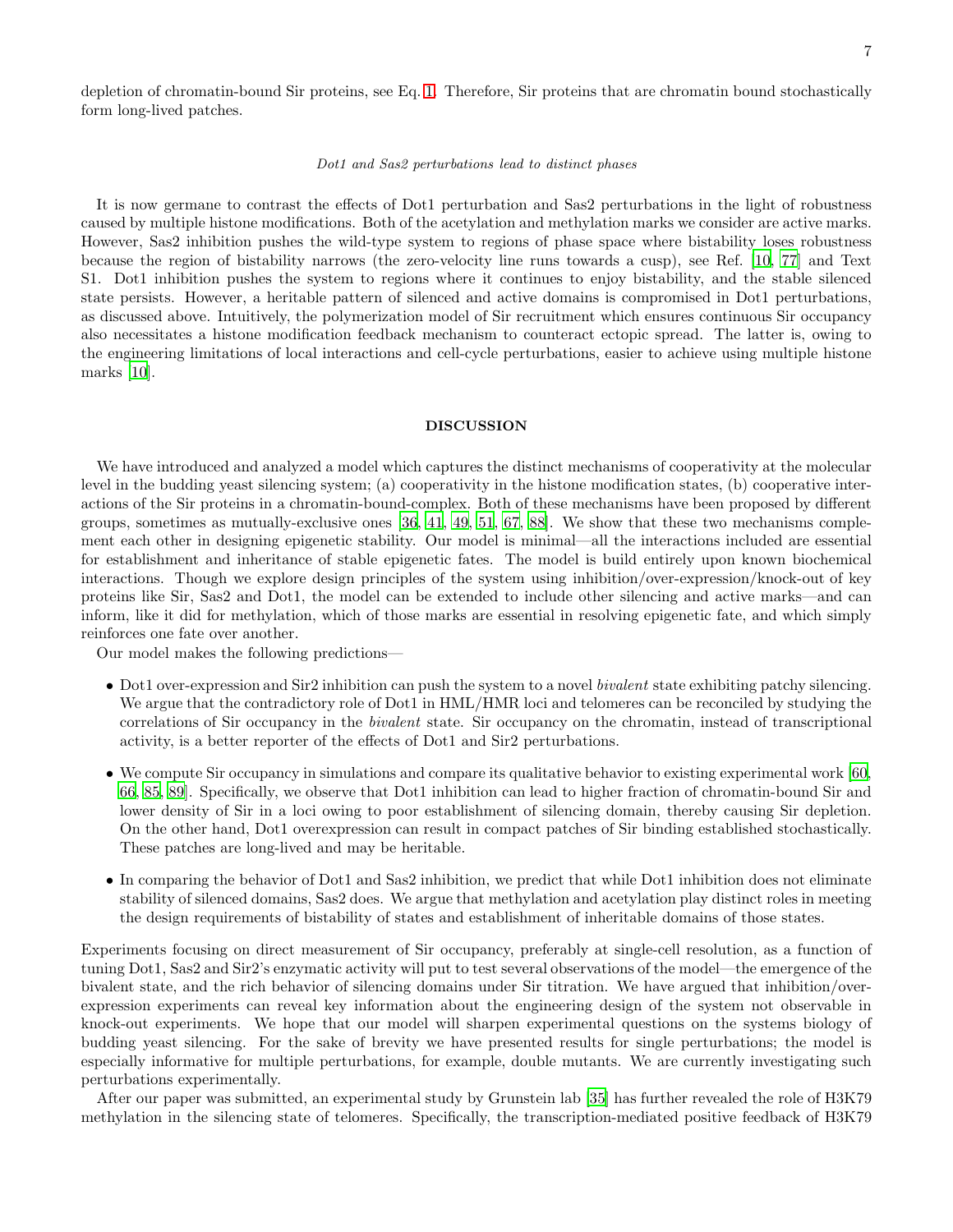methylation was discussed, and indications of our bivalent state where Sir occupancy and H3K79 methylation coexist were provided, though the response of this state to perturbations is still to be studied.

## MATERIALS AND METHODS

The general model introduced in this paper is as follows. Define  $\mathcal{P}_i(S)$ ,  $\mathcal{P}_i(A)$ ,  $\mathcal{P}_i(M)$ ,  $\mathcal{P}_i(E)$  and  $\mathcal{P}_j(U)$  to be the probabilities of the nucleosome i to be in one of the five mutually exclusive states,  $S, A, M, E, U$  respectively. The following master equations define the time evolution of the probabilities (lattice model), where summation over nucleosome index  $j$  is for a suitable neighborhood of interactions with nucleosome  $i-$ 

$$
\frac{d\mathcal{P}_i(S)}{dt} = \left(\rho_0 + \rho \sum_{j \neq i} \mathcal{P}_j(S)\right) \mathcal{P}_i(U) - \eta \mathcal{P}_i(S),
$$
\n
$$
\frac{d\mathcal{P}_i(A)}{dt} = \alpha \mathcal{P}_i(U) - \Gamma \left(\sum_{j \neq i} \mathcal{P}_j(S) + \beta_0 + \beta \sum_{j \neq i} \mathcal{P}_j(E)\right) \mathcal{P}_i(A) - \eta \mathcal{P}_i(A),
$$
\n
$$
\frac{d\mathcal{P}_i(M)}{dt} = \left(\beta_0 + \beta \sum_{j \neq i} \mathcal{P}_j(E)\right) \mathcal{P}_i(U) - \alpha \mathcal{P}_i(M) - \eta \mathcal{P}_i(M),
$$
\n
$$
\frac{d\mathcal{P}_i(E)}{dt} = \left(\beta_0 + \beta \sum_{j \neq i} \mathcal{P}_j(E)\right) \mathcal{P}_i(A) + \alpha \mathcal{P}_i(M) - \eta \mathcal{P}_i(E).
$$
\n(2)

We first analyze the model in the *mean-field* limit. This implies that all spatial dependence—index i and j for the position along the chromosome—of all densities of marks are ignored and reactions occur in a well-mixed solution with infinite range of interaction. It is only in this limit that analytical solutions are obtainable. The mean-field analysis reveals all the phases of the model (*phase space*) and guides the results of lattice simulations. where the lattice is the linear chromosome allowing reactions to occur only in a local neighborhood. Coexistence of silenced/active domains and stochastic spreading of silencing front can be explored in lattice simulations [\[77\]](#page-11-5).

In the Text S1 under **Model I**, we present the analytical mean-field solutions for the average densities of marks. All the phase diagrams presented are obtained from thse analytical solutions, which were numerically evaluated on a grid in the four dimensional model-parameter-space. The regions of bistability obtained in the mean-field picture typically shrink for the corresponding lattice model unless the range of cooperative interactions on the lattice is also infinite. Stochastic transition rates between silenced/active domains on the lattice reflect the timescales of stable establishment and heritability of such domains through cell-cycle perturbations. Therefore, we have computed the correlation length (typical domain sizes) of silencing domains in lattice simulations.

The construction of the model is minimal in the sense that two of the three cooperative terms—cooperative Sir binding and cooperative deacetylation—are essential for achieving bistability with respect to active and silent states. Cooperative Dot1 binding is non-essential, however, in Text S1 we show that establishment of well-defined silenced and active regions is compromised for the model with cooperative Dot1 rate  $\beta = 0$  and tunable basal Dot1 rate  $\beta_0$ . Intuitively, this is because bistability is achieved only for moderate to high basal Dot1 rate  $\beta_0$ , which makes the system fragile to loss of silencing marks (from cell-cycle perturbations) and domains of silencing are disrupted easily by basal Dot1 activity. In the above sense, the model construction is minimal.

Though we have presented a specific model for concreteness, many the qualitative features, which includes the number of states and bistabilities supported, remain unchanged under certain plausible additional interactions: a phenomena known as the equivalence of dynamical systems [\[40](#page-10-26)]. More precisely, the region of bistability and the cusp bifurcation [\[40](#page-10-26)] associated with it, remain even if the model is changed by introducing small perturbations. The transcritical bifurcations [\[40](#page-10-26)] in our model; namely, the bivalent state exchanging stability with the active or the silenced state, and the transition between the two types of bistable regions (see Fig. [3\)](#page-13-1); become sharp crossovers in the presence of small positive basal rates  $\rho_0$  and  $\beta_0$ . We have verified that these basal rates need to be be small for robust bistability, see Text S1. Therefore, we expect the conclusions drawn from our simplified treatment to be applicable to a larger class of models.

The simulations were performed using Gillespie algorithm on an one-dimensional lattice with L lattice sites, with a fixed supply of Sir proteins  $S_{\text{tot}}$  and a fixed volume of cell V. The specific choices for these parameters are quoted below.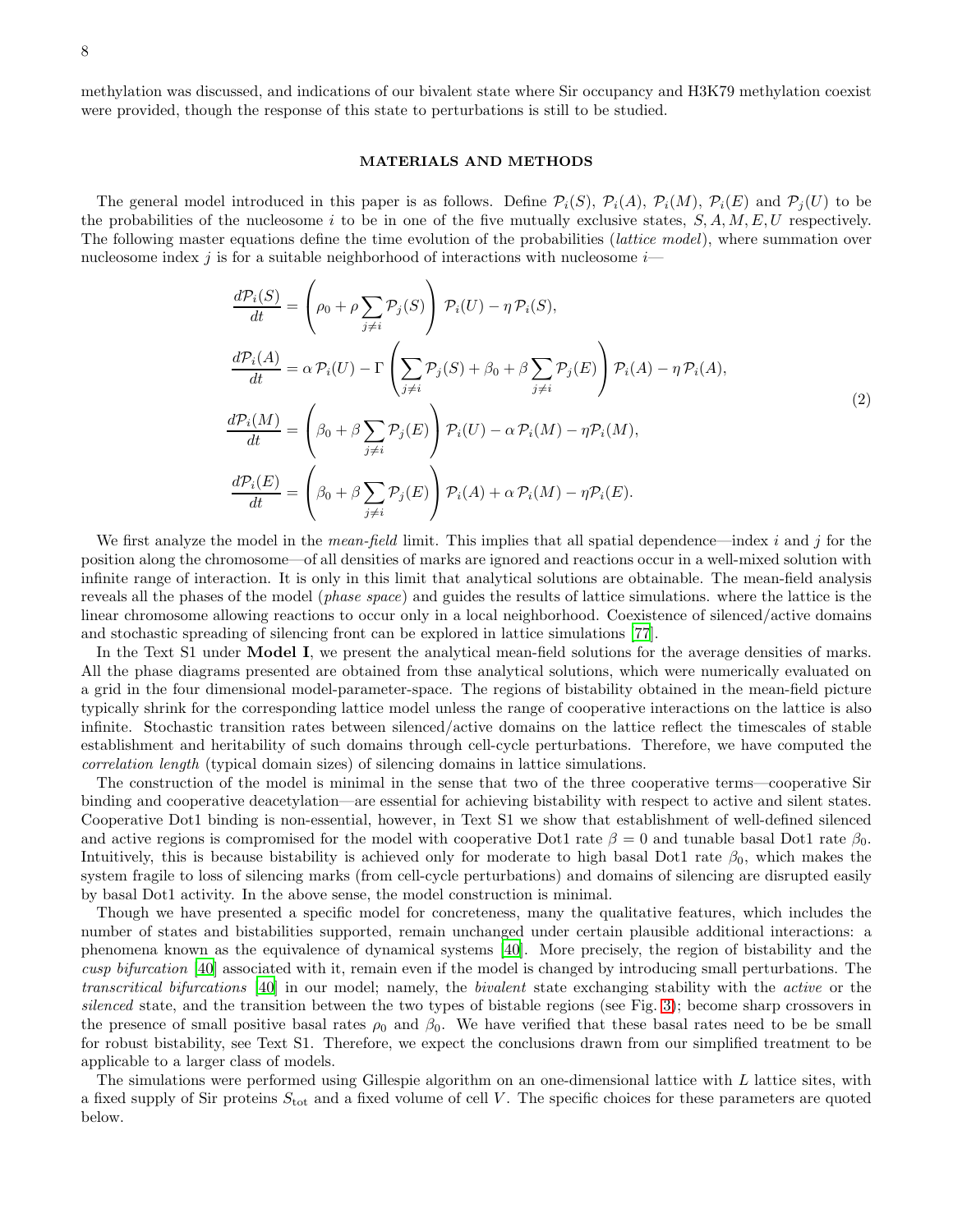All rates are measured in units of the constant rate of loss of all marks—this loss rate models all cell-cycle perturbations as a continuous loss. One can, alternatively, consider discrete times where cell division halves all marks stochastically[\[10\]](#page-9-6). Our loss rate (set to one) is rather exigent given that all the other rates are in the range  $O(1)-O(10)$ . The neighborhood of interaction is N nucleosomes and is used to compute the local densities of marks. This interaction neighborhood reflects the polymer nature of chromatin where neighboring nucleosomes can come in physical contact often; N sets the scale for all our correlation length computation. We only report the qualitative trends of correlation lengths which do not depend on the precise value of N. Neighborhood weighting is as follows: For any nucleosome i a window of N neighboring nucleosomes indexed by j is assigned exponentially decaying weights  $w_{ij}$ centered on i;  $\frac{\text{Exp}(-|x_{ij}|/N)}{\sum_{j=1}^{N} \text{Exp}(-|x_{ij}|/N)}$ , where  $|x_{ij}|$  is the absolute value of the distance between i and j. Therefore, local densities of  $x \in \{A, M, E, U\}$  are  $\rho_i(x) = \sum_{j=1}^N w_{ij} \theta_j(x)$  where  $\theta_j(x) \in \{0, 1\}$  is the indicator variable for the mark. For the mark  $S$ ,  $\rho_i(S) = \frac{S_{\text{ambient}}}{V} \sum_{j=1}^{N} w_{ij} \theta_j(S)$ , where  $S_{\text{ambient}} = S_{\text{tot}} - S_{\text{bound}}$ ,  $S_{\text{bound}} = \sum_{i=1}^{L} \theta_i(S)$ .

On the lattice the first ten nucleosomes ('telomeric end') are assumed to be in  $S$  (silenced) and the last ten to be in  $E$  (active). This choice simply sets the convention that in the bistable region, the silencing domain forms at the left end and active domain at the right end of the lattice. This boundary condition mimics the telomeric ends and the silencer regions of HML/HMR, which are 'nucleation centers' of Sir proteins with high basal rate of Sir binding (i.e., high  $\rho_0$ ).

The system is allowed to reach steady state (with stochastically fluctuating but non-propagating front) and the effective  $\rho(s_{\text{ambient}})$  determines the zero-velocity line. **Parameters:**  $V = 50, L = 200, S_{\text{tot}} = 100, N = 10$ . In each iteration (time step) a reaction is executed, where the reaction is chosen with probabilities proportional to their reaction rates. We perform ten million time steps for each choice of the tuned parameter. Initial time allowed to approach to steady state is two hundred thousand steps. Samples are gathered every  $10 \times L$  time steps, thereby providing 5000 steady state samples to ascertain the effective  $\rho(s_{\text{ambient}})$  against the tuned parameter (gray line in Figs. [7](#page-16-1) and Fig. [4\)](#page-14-0).

The correlation length of S marks captures the typical sizes of silenced domains observed in the stochastic evolution of the system and can be computed using the Fourier Transform of the Green's function  $\tilde{G}(k)$  for the S marks, where k is the Fourier space. The Green's function is  $G(k) = \tilde{\rho}(k)\tilde{\rho}(-k)$ , where  $\tilde{\rho}(k)$  is the Fourier transform of the local density  $\rho(s)$  of S marks where the local occupancy s is a binary variable. We assume the standard form  $\tilde{G}(k) = \frac{C_1}{k^2 + \xi^{-2}} + C_2$ , where  $\xi$  is the correlation length by definition and the C's are fitting constants.  $\tilde{G}(k)$  is computed by using a multi-taper (Slepian) estimate of the power spectrum using the Chronux toolbox [\[7\]](#page-8-6). The larger fluctuation for larger correlation length in the computation is owing to the long-lived nature of larger domains. Parameters:  $V = 150, L = 400, S_{\text{tot}} = 300, N = 10, \rho_0 = 0.01, \beta_0 = 0.01$ . Steady-state samples (5000) were generated from twenty million time steps sampled every  $L \times 10$ , for each value of  $\beta \in [0, 20]$  and  $\Gamma \in [0, 10]$  at increments of 0.5. We utilize a nonlinear fitting tool in MATLAB  $\mathcal{B}$  to fit the estimated power spectrum and compute correlation length  $\xi$ .

### ACKNOWLEDGMENTS

SM thanks Vijayalakshmi H. Nagaraj and Bruce W. Stillman's lab at Cold Spring Harbor Laboratory for useful discussion, and Justin B. Kinney for critical input on the manuscript.

<span id="page-8-3"></span><sup>[1]</sup> C. David Allis, Thomas Jenuwein, and Danny Reinberg, editors. Epigenetics. Cold Spring Harbor Laboratory Press, 2007.

<span id="page-8-5"></span><sup>[2]</sup> Mohammed Altaf, Rhea T Utley, Nicolas Lacoste, Song Tan, Scott D Briggs, and Jacques Ct. Interplay of chromatin modifiers on a short basic patch of histone H4 tail defines the boundary of telomeric heterochromatin. Mol Cell, 28(6):1002– 1014, Dec 2007.

<span id="page-8-2"></span><sup>[3]</sup> Andrew Angel, Jie Song, Caroline Dean, and Martin Howard. A polycomb-based switch underlying quantitative epigenetic memory. *Nature*, 476(7358):105–108, Aug 2011.

<span id="page-8-0"></span><sup>[4]</sup> O. M. Aparicio, B. L. Billington, and D. E. Gottschling. Modifiers of position effect are shared between telomeric and silent mating-type loci in S. cerevisiae. Cell, 66(6):1279–1287, Sep 1991.

<span id="page-8-1"></span><sup>[5]</sup> Shelley L Berger. The complex language of chromatin regulation during transcription. Nature, 447(7143):407–412, May 2007.

<span id="page-8-4"></span><sup>[6]</sup> Xin Bi. Domains of gene silencing near the left end of chromosome III in saccharomyces cerevisiae. Genetics, 160(4):1401-1407, Apr 2002.

<span id="page-8-6"></span><sup>[7]</sup> Hemant Bokil, Peter Andrews, Jayant E. Kulkarni, Samar Mehta, and Partha P. Mitra. Chronux: a platform for analyzing neural signals. J Neurosci Methods, 192(1):146–151, Sep 2010.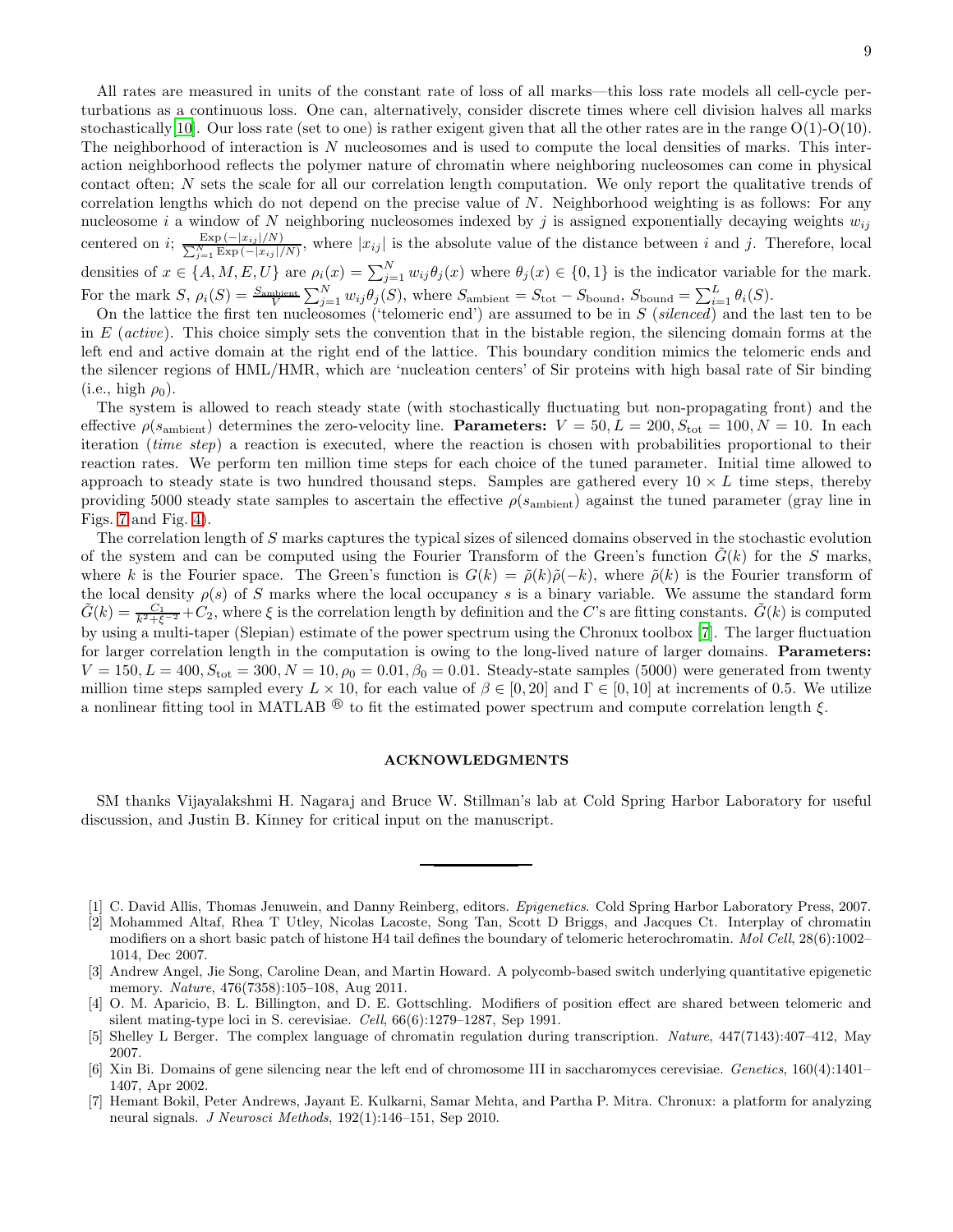- <span id="page-9-11"></span>[8] Andrew A Carmen, Lisa Milne, and Michael Grunstein. Acetylation of the yeast histone H4 N terminus regulates its binding to heterochromatin protein SIR3. J Biol Chem, 277(7):4778–4781, Feb 2002.
- <span id="page-9-16"></span>[9] Ju-Fang Chang, Brian E Hall, Jason C Tanny, Danesh Moazed, David Filman, and Tom Ellenberger. Structure of the coiled-coil dimerization motif of sir4 and its interaction with Sir3. Structure, 11(6):637–649, Jun 2003.
- <span id="page-9-6"></span>[10] Diana David-Rus, Swagatam Mukhopadhyay, Joel L Lebowitz, and Anirvan M Sengupta. Inheritance of epigenetic chromatin silencing. J Theor Biol, 258(1):112–120, May 2009.
- <span id="page-9-27"></span>[11] Adel Dayarian, Madalena Chaves, Eduardo D Sontag, and Anirvan M Sengupta. Shape, size, and robustness: feasible regions in the parameter space of biochemical networks. PLoS Comput Biol, 5(1):e1000256, Jan 2009.
- <span id="page-9-5"></span>[12] Namrita Dhillon and Rohinton T. Kamakaka. Breaking through to the other side: silencers and barriers. Curr Opin Genet Dev, 12(2):188–192, Apr 2002.
- <span id="page-9-2"></span>[13] Michael F Dion, Tommy Kaplan, Minkyu Kim, Stephen Buratowski, Nir Friedman, and Oliver J Rando. Dynamics of replication-independent histone turnover in budding yeast. Science, 315(5817):1405–1408, Mar 2007.
- <span id="page-9-8"></span>[14] Ian B. Dodd, Mille A. Micheelsen, Kim Sneppen, and Genevive Thon. Theoretical analysis of epigenetic cell memory by nucleosome modification. Cell, 129(4):813–822, May 2007.
- <span id="page-9-24"></span>[15] S. Enomoto and J. Berman. Chromatin assembly factor i contributes to the maintenance, but not the re-establishment, of silencing at the yeast silent mating loci. Genes Dev, 12(2):219–232, Jan 1998.
- <span id="page-9-18"></span>[16] Floor Frederiks, Manuel Tzouros, Gideon Oudgenoeg, Tibor van Welsem, Maarten Fornerod, Jeroen Krijgsveld, and Fred van Leeuwen. Nonprocessive methylation by Dot1 leads to functional redundancy of histone H3K79 methylation states. Nat Struct Mol Biol, 15(6):550–557, Jun 2008.
- <span id="page-9-22"></span>[17] Hiroki Fukuda, Norihiko Sano, Shinsuke Muto, and Masami Horikoshi. Simple histone acetylation plays a complex role in the regulation of gene expression. Brief Funct Genomic Proteomic, 5(3):190–208, Sep 2006.
- <span id="page-9-28"></span>[18] Sandra N Garcia and Lorraine Pillus. A unique class of conditional sir2 mutants displays distinct silencing defects in saccharomyces cerevisiae. Genetics, 162(2):721–736, Oct 2002.
- <span id="page-9-20"></span>[19] S. M. Gasser and M. M. Cockell. The molecular biology of the SIR proteins. Gene, 279(1):1–16, Nov 2001.
- <span id="page-9-1"></span>[20] D. E. Gottschling, O. M. Aparicio, B. L. Billington, and V. A. Zakian. Position effect at S. cerevisiae telomeres: reversible repression of Pol II transcription. Cell, 63(4):751–762, Nov 1990.
- <span id="page-9-10"></span>[21] A. Hecht, T. Laroche, S. Strahl-Bolsinger, S. M. Gasser, and M. Grunstein. Histone H3 and H4 N-termini interact with SIR3 and SIR4 proteins: a molecular model for the formation of heterochromatin in yeast. Cell, 80(4):583–592, Feb 1995.
- <span id="page-9-12"></span>[22] Georg J Hoppe, Jason C Tanny, Adam D Rudner, Scott A Gerber, Sherwin Danaie, Steven P Gygi, and Danesh Moazed. Steps in assembly of silent chromatin in yeast: Sir3-independent binding of a Sir2/Sir4 complex to silencers and role for Sir2-dependent deacetylation. Mol Cell Biol, 22(12):4167–4180, Jun 2002.
- <span id="page-9-9"></span>[23] S. Imai, C. M. Armstrong, M. Kaeberlein, and L. Guarente. Transcriptional silencing and longevity protein Sir2 is an NAD-dependent histone deacetylase. Nature, 403(6771):795–800, Feb 2000.
- <span id="page-9-29"></span>[24] Yi Jin, Amy M Rodriguez, and John J Wyrick. Genetic and genomewide analysis of simultaneous mutations in acetylated and methylated lysine residues in histone H3 in Saccharomyces cerevisiae. Genetics, 181(2):461–472, Feb 2009.
- <span id="page-9-26"></span>[25] Anna-Mia Johansson, Per Stenberg, Fredrik Pettersson, and Jan Larsson. POF and HP1 bind expressed exons, suggesting a balancing mechanism for gene regulation. PLoS Genet, 3(11):e209, Nov 2007.
- <span id="page-9-13"></span>[26] L. M. Johnson, G. Fisher-Adams, and M. Grunstein. Identification of a non-basic domain in the histone H4 N-terminus required for repression of the yeast silent mating loci. EMBO J, 11(6):2201–2209, Jun 1992.
- <span id="page-9-23"></span>[27] Rohinton T Kamakaka and Sue Biggins. Histone variants: deviants? Genes Dev, 19(3):295–310, Feb 2005.
- <span id="page-9-3"></span>[28] Yael Katan-Khaykovich and Kevin Struhl. Heterochromatin formation involves changes in histone modifications over multiple cell generations. EMBO J, 24(12):2138–2149, Jun 2005.
- <span id="page-9-4"></span>[29] Paul D Kaufman and Oliver J Rando. Chromatin as a potential carrier of heritable information. Curr Opin Cell Biol, 22(3):284–290, Jun 2010.
- <span id="page-9-7"></span>[30] Jnos Z. Kelemen, Prasuna Ratna, Simone Scherrer, and Attila Becskei. Spatial epigenetic control of mono- and bistable gene expression. PLoS Biol, 8(3):e1000332, Mar 2010.
- <span id="page-9-15"></span>[31] Akatsuki Kimura, Takashi Umehara, and Masami Horikoshi. Chromosomal gradient of histone acetylation established by Sas2p and Sir2p functions as a shield against gene silencing. Nat Genet, 32(3):370–377, Nov 2002.
- <span id="page-9-21"></span>[32] Daniel A King, Brian E Hall, Melanie A Iwamoto, Khine Zar Win, Ju Fang Chang, and Tom Ellenberger. Domain structure and protein interactions of the silent information regulator Sir3 revealed by screening a nested deletion library of protein fragments. J Biol Chem, 281(29):20107–20119, Jul 2006.
- <span id="page-9-25"></span>[33] A. L. Kirchmaier and J. Rine. DNA replication-independent silencing in S. cerevisiae. Science, 291(5504):646–650, Jan 2001.
- <span id="page-9-17"></span>[34] Ann L Kirchmaier and Jasper Rine. Cell cycle requirements in assembling silent chromatin in saccharomyces cerevisiae. Mol Cell Biol, 26(3):852–862, Feb 2006.
- <span id="page-9-30"></span>[35] Tasuku Kitada, Benjamin G. Kuryan, Nancy Nga Huynh Tran, Chunying Song, Yong Xue, Michael Carey, and Michael Grunstein. Mechanism for epigenetic variegation of gene expression at yeast telomeric heterochromatin. Genes Dev, 26(21):2443–2455, Nov 2012.
- <span id="page-9-0"></span>[36] Tony Kouzarides. Chromatin modifications and their function. Cell, 128(4):693–705, Feb 2007.
- <span id="page-9-14"></span>[37] Arnold Kristjuhan, Birgitte O Wittschieben, Jane Walker, Douglas Roberts, Bradley R Cairns, and Jesper Q Svejstrup. Spreading of Sir3 protein in cells with severe histone H3 hypoacetylation. Proc Natl Acad Sci U S A, 100(13):7551–7556, Jun 2003.
- <span id="page-9-19"></span>[38] Nevan J Krogan, Jim Dover, Adam Wood, Jessica Schneider, Jonathan Heidt, Marry Ann Boateng, Kimberly Dean, Owen W Ryan, Ashkan Golshani, Mark Johnston, Jack F Greenblatt, and Ali Shilatifard. The Paf1 complex is required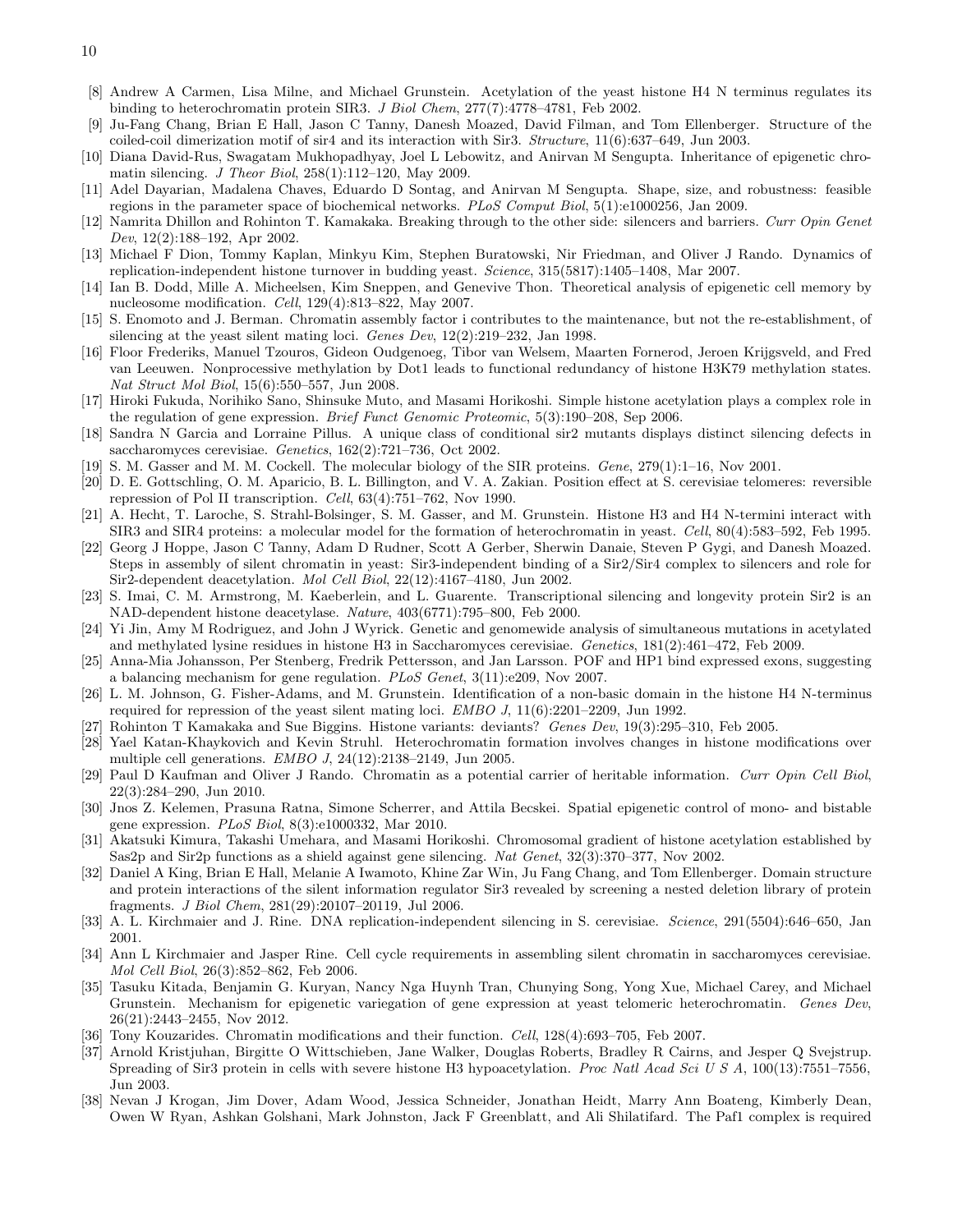for histone H3 methylation by COMPASS and Dot1p: linking transcriptional elongation to histone methylation. Mol Cell, 11(3):721–729, Mar 2003.

- <span id="page-10-8"></span>[39] Siavash K Kurdistani and Michael Grunstein. Histone acetylation and deacetylation in yeast. Nat Rev Mol Cell Biol, 4(4):276–284, Apr 2003.
- <span id="page-10-26"></span>[40] Yuri A. Kuznetsov. Elements of Applied Bifurcation Theory. Springer, 1998.
- <span id="page-10-0"></span>[41] John A Latham and Sharon Y R Dent. Cross-regulation of histone modifications. Nat Struct Mol Biol, 14(11):1017–1024, Nov 2007.
- <span id="page-10-20"></span>[42] Anna Lau, Hannah Blitzblau, and Stephen P Bell. Cell-cycle control of the establishment of mating-type silencing in S. cerevisiae. Genes Dev, 16(22):2935–2945, Nov 2002.
- <span id="page-10-19"></span>[43] J. D. Lieb, X. Liu, D. Botstein, and P. O. Brown. Promoter-specific binding of Rap1 revealed by genome-wide maps of protein-DNA association. Nat Genet, 28(4):327–334, Aug 2001.
- <span id="page-10-11"></span>[44] L. Maillet, C. Boscheron, M. Gotta, S. Marcand, E. Gilson, and S. M. Gasser. Evidence for silencing compartments within the yeast nucleus: a role for telomere proximity and sir protein concentration in silencer-mediated repression. Genes Dev, 10(14):1796–1811, Jul 1996.
- <span id="page-10-17"></span>[45] Amy M Martin, Derek J Pouchnik, Jennifer L Walker, and John J Wyrick. Redundant roles for histone H3 N-terminal lysine residues in subtelomeric gene repression in saccharomyces cerevisiae. Genetics, 167(3):1123–1132, Jul 2004.
- <span id="page-10-16"></span>[46] Fabrizio Martino, Stephanie Kueng, Philip Robinson, Monika Tsai-Pflugfelder, Fred van Leeuwen, Mathias Ziegler, Fabien Cubizolles, Moira M Cockell, Daniela Rhodes, and Susan M Gasser. Reconstitution of yeast silent chromatin: multiple contact sites and O-AADPR binding load SIR complexes onto nucleosomes in vitro. Mol Cell, 33(3):323–334, Feb 2009.
- <span id="page-10-1"></span>[47] Kristen Martins-Taylor, Mary Lou Dula, and Scott G Holmes. Heterochromatin spreading at yeast telomeres occurs in M phase. Genetics, 168(1):65–75, Sep 2004.
- <span id="page-10-10"></span>[48] Mille A. Micheelsen, Namiko Mitarai, Kim Sneppen, and Ian B. Dodd. Theory for the stability and regulation of epigenetic landscapes. Phys Biol, 7(2):026010, 2010.
- <span id="page-10-18"></span>[49] Catherine B Millar and Michael Grunstein. Genome-wide patterns of histone modifications in yeast. Nat Rev Mol Cell Biol, 7(9):657–666, Sep 2006.
- <span id="page-10-5"></span>[50] D. Moazed, A. Kistler, A. Axelrod, J. Rine, and A. D. Johnson. Silent information regulator protein complexes in saccharomyces cerevisiae: a SIR2/SIR4 complex and evidence for a regulatory domain in SIR4 that inhibits its interaction with SIR3. Proc Natl Acad Sci U S A, 94(6):2186-2191, Mar 1997.
- <span id="page-10-6"></span>[51] Danesh Moazed, Adam D Rudner, Julie Huang, Georg J Hoppe, and Jason C Tanny. A model for step-wise assembly of heterochromatin in yeast. Novartis Found Symp, 259:48–56; discussion 56–62, 163–9, 2004.
- <span id="page-10-25"></span>[52] Swagatam Mukhopadhyay, Vijayalakshmi H Nagaraj, and Anirvan M Sengupta. Locus dependence in epigenetic chromatin silencing. Biosystems, 102(1):49–54, Oct 2010.
- <span id="page-10-23"></span>[53] Dafna Nathan, Kristin Ingvarsdottir, David E Sterner, Gwendolyn R Bylebyl, Milos Dokmanovic, Jean A Dorsey, Kelly A Whelan, Mihajlo Krsmanovic, William S Lane, Pamela B Meluh, Erica S Johnson, and Shelley L Berger. Histone sumoylation is a negative regulator in saccharomyces cerevisiae and shows dynamic interplay with positive-acting histone modifications. Genes Dev, 20(8):966–976, Apr 2006.
- <span id="page-10-12"></span>[54] Huck Hui Ng, David N Ciccone, Katrina B Morshead, Marjorie A Oettinger, and Kevin Struhl. Lysine-79 of histone H3 is hypomethylated at silenced loci in yeast and mammalian cells: a potential mechanism for position-effect variegation. Proc Natl Acad Sci U S A, 100(4):1820–1825, Feb 2003.
- <span id="page-10-9"></span>[55] Huck Hui Ng, Qin Feng, Hengbin Wang, Hediye Erdjument-Bromage, Paul Tempst, Yi Zhang, and Kevin Struhl. Lysine methylation within the globular domain of histone H3 by Dot1 is important for telomeric silencing and Sir protein association. Genes Dev, 16(12):1518–1527, Jun 2002.
- <span id="page-10-22"></span>[56] Anne Norris and Jef D Boeke. Silent information regulator 3: the goldilocks of the silencing complex. Genes Dev, 24(2):115–122, Jan 2010.
- <span id="page-10-7"></span>[57] Megumi Onishi, Gunn-Guang Liou, Johannes R Buchberger, Thomas Walz, and Danesh Moazed. Role of the conserved Sir3-BAH domain in nucleosome binding and silent chromatin assembly. Mol Cell, 28(6):1015–1028, Dec 2007.
- <span id="page-10-24"></span>[58] S. Osada, A. Sutton, N. Muster, C. E. Brown, J. R. Yates, R. Sternglanz, and J. L. Workman. The yeast SAS (something about silencing) protein complex contains a MYST-type putative acetyltransferase and functions with chromatin assembly factor ASF1. Genes Dev, 15(23):3155–3168, Dec 2001.
- <span id="page-10-2"></span>[59] Erin A Osborne, Sandrine Dudoit, and Jasper Rine. The establishment of gene silencing at single-cell resolution. Nat Genet, 41(7):800–806, Jul 2009.
- <span id="page-10-13"></span>[60] Erin A. Osborne, Yasushi Hiraoka, and Jasper Rine. Symmetry, asymmetry, and kinetics of silencing establishment in saccharomyces cerevisiae revealed by single-cell optical assays. Proc Natl Acad Sci U S A,  $108(4):1209-1216$ , Jan 2011.
- <span id="page-10-3"></span>[61] Aline V Probst, Elaine Dunleavy, and Genevive Almouzni. Epigenetic inheritance during the cell cycle. Nat Rev Mol Cell Biol, 10(3):192–206, Mar 2009.
- <span id="page-10-14"></span>[62] F. E. Pryde and E. J. Louis. Limitations of silencing at native yeast telomeres.  $EMBO$  J,  $18(9)$ :2538–2550, May 1999.
- <span id="page-10-4"></span>[63] Marta Radman-Livaja, Giulia Ruben, Assaf Weiner, Nir Friedman, Rohinton Kamakaka, and Oliver J Rando. Dynamics of Sir3 spreading in budding yeast: secondary recruitment sites and euchromatic localization. EMBO J, 30(6):1012–1026, Mar 2011.
- <span id="page-10-15"></span>[64] H. Renauld, O. M. Aparicio, P. D. Zierath, B. L. Billington, S. K. Chhablani, and D. E. Gottschling. Silent domains are assembled continuously from the telomere and are defined by promoter distance and strength, and by SIR3 dosage. Genes Dev, 7(7A):1133–1145, Jul 1993.
- <span id="page-10-21"></span>[65] A. Roguev, D. Schaft, A. Shevchenko, W. W. Pijnappel, M. Wilm, R. Aasland, and A. F. Stewart. The saccharomyces cerevisiae Set1 complex includes an Ash2 homologue and methylates histone 3 lysine 4. EMBO J, 20(24):7137–7148, Dec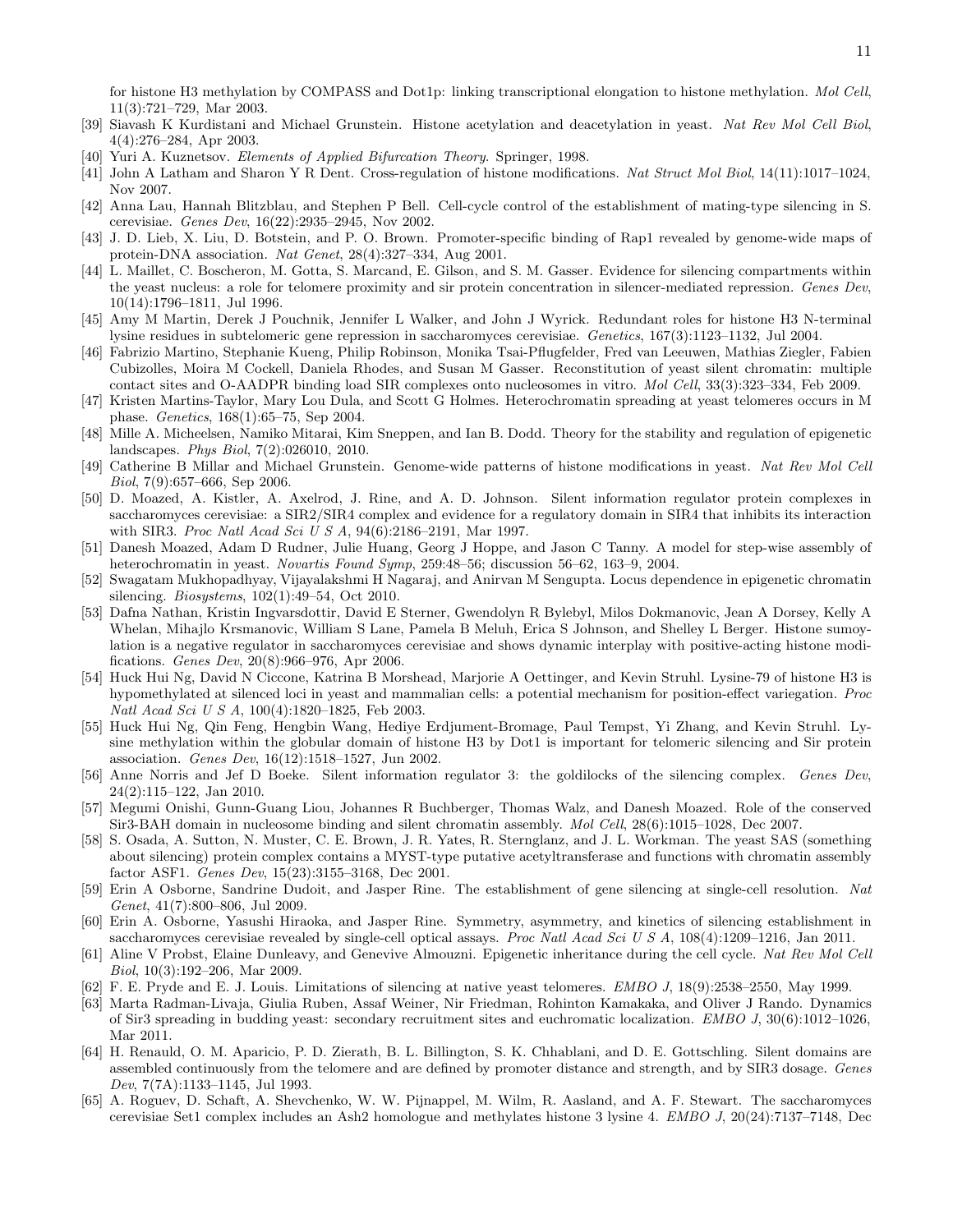12

2001.

- <span id="page-11-23"></span>[66] Marlies P Rossmann, Weijun Luo, Olga Tsaponina, Andrei Chabes, and Bruce Stillman. A common telomeric gene silencing assay is affected by nucleotide metabolism. *Mol Cell*,  $42(1):127-136$ , Apr 2011.
- <span id="page-11-4"></span>[67] Adam D Rudner, Brian E Hall, Tom Ellenberger, and Danesh Moazed. A nonhistone protein-protein interaction required for assembly of the SIR complex and silent chromatin. Mol Cell Biol, 25(11):4514–4528, Jun 2005.
- <span id="page-11-1"></span>[68] Laura N Rusch, Ann L Kirchmaier, and Jasper Rine. Ordered nucleation and spreading of silenced chromatin in saccharomyces cerevisiae. Mol Biol Cell, 13(7):2207–2222, Jul 2002.
- <span id="page-11-2"></span>[69] Laura N Rusche, Ann L Kirchmaier, and Jasper Rine. The establishment, inheritance, and function of silenced chromatin in saccharomyces cerevisiae. Annu Rev Biochem, 72:481–516, 2003.
- <span id="page-11-10"></span>[70] Vinaya Sampath, Peihua Yuan, Isabel X Wang, Evelyn Prugar, Fred van Leeuwen, and Rolf Sternglanz. Mutational analysis of the Sir3 BAH domain reveals multiple points of interaction with nucleosomes. Mol Cell Biol, 29(10):2532–2545, May 2009.
- <span id="page-11-16"></span>[71] Helena Santos-Rosa, Robert Schneider, Andrew J Bannister, Julia Sherriff, Bradley E Bernstein, N. C Tolga Emre, Stuart L Schreiber, Jane Mellor, and Tony Kouzarides. Active genes are tri-methylated at K4 of histone H3. Nature, 419(6905):407– 411, Sep 2002.
- <span id="page-11-20"></span>[72] Kavitha Sarma and Danny Reinberg. Histone variants meet their match. Nat Rev Mol Cell Biol, 6(2):139–149, Feb 2005.
- <span id="page-11-15"></span>[73] Abbie Saunders, Leighton J Core, and John T Lis. Breaking barriers to transcription elongation. Nat Rev Mol Cell Biol, 7(8):557–567, Aug 2006.
- <span id="page-11-14"></span>[74] Ken Sawada, Zhe Yang, John R Horton, Robert E Collins, Xing Zhang, and Xiaodong Cheng. Structure of the conserved core of the yeast Dot1p, a nucleosomal histone H3 lysine 79 methyltransferase. J Biol Chem, 279(41):43296–43306, Oct 2004.
- <span id="page-11-25"></span>[75] Dirk Schbeler, David M MacAlpine, David Scalzo, Christiane Wirbelauer, Charles Kooperberg, Fred van Leeuwen, Daniel E Gottschling, Laura P O'Neill, Bryan M Turner, Jeffrey Delrow, Stephen P Bell, and Mark Groudine. The histone modification pattern of active genes revealed through genome-wide chromatin analysis of a higher eukaryote. Genes Dev, 18(11):1263–1271, Jun 2004.
- <span id="page-11-21"></span>[76] Yuri B Schwartz and Vincenzo Pirrotta. Polycomb complexes and epigenetic states. Curr Opin Cell Biol, 20(3):266–273, Jun 2008.
- <span id="page-11-5"></span>[77] Mohammad Sedighi and Anirvan M Sengupta. Epigenetic chromatin silencing: bistability and front propagation. Phys Biol, 4(4):246–255, Nov 2007.
- <span id="page-11-18"></span>[78] Mona D Shahbazian, Kangling Zhang, and Michael Grunstein. Histone H2B ubiquitylation controls processive methylation but not monomethylation by Dot1 and Set1. Mol Cell, 19(2):271–277, Jul 2005.
- <span id="page-11-6"></span>[79] M. S. Singer, A. Kahana, A. J. Wolf, L. L. Meisinger, S. E. Peterson, C. Goggin, M. Mahowald, and D. E. Gottschling. Identification of high-copy disruptors of telomeric silencing in saccharomyces cerevisiae. Genetics, 150(2):613–632, Oct 1998.
- <span id="page-11-7"></span>[80] S. Strahl-Bolsinger, A. Hecht, K. Luo, and M. Grunstein. SIR2 and SIR4 interactions differ in core and extended telomeric heterochromatin in yeast. Genes Dev, 11(1):83–93, Jan 1997.
- <span id="page-11-19"></span>[81] Iris Je Stulemeijer, Brietta L Pike, Alex W Faber, Kitty F Verzijlbergen, Tibor van Welsem, Floor Frederiks, Tineke L Lenstra, Frank Cp Holstege, Susan M Gasser, and Fred van Leeuwen. Dot1 binding induces chromatin rearrangements by histone methylation-dependent and -independent mechanisms. Epigenetics Chromatin, 4(1):2, 2011.
- <span id="page-11-22"></span>[82] N. Suka, Y. Suka, A. A. Carmen, J. Wu, and M. Grunstein. Highly specific antibodies determine histone acetylation site usage in yeast heterochromatin and euchromatin. Mol Cell, 8(2):473–479, Aug 2001.
- <span id="page-11-9"></span>[83] Noriyuki Suka, Kunheng Luo, and Michael Grunstein. Sir2p and Sas2p opposingly regulate acetylation of yeast histone H4 lysine16 and spreading of heterochromatin. Nat Genet, 32(3):378–383, Nov 2002.
- <span id="page-11-11"></span>[84] Angela Taddei, Griet Van Houwe, Shigeki Nagai, Ionas Erb, Erik van Nimwegen, and Susan M Gasser. The functional importance of telomere clustering: global changes in gene expression result from SIR factor dispersion. Genome Res, 19(4):611–625, Apr 2009.
- <span id="page-11-12"></span>[85] Yoh-Hei Takahashi, Julia M Schulze, Jessica Jackson, Thomas Hentrich, Chris Seidel, Sue L Jaspersen, Michael S Kobor, and Ali Shilatifard. Dot1 and histone H3K79 methylation in natural telomeric and HM silencing. Mol Cell, 42(1):118–126, Apr 2011.
- <span id="page-11-3"></span>[86] Paul B Talbert and Steven Henikoff. Spreading of silent chromatin: inaction at a distance. Nat Rev Genet, 7(10):793–803, Oct 2006.
- <span id="page-11-8"></span>[87] K. G. Tanner, J. Landry, R. Sternglanz, and J. M. Denu. Silent information regulator 2 family of NAD- dependent histone/protein deacetylases generates a unique product, 1-O-acetyl-ADP-ribose. Proc Natl Acad Sci U S A, 97(26):14178– 14182, Dec 2000.
- <span id="page-11-0"></span>[88] Bryan M Turner. Simplifying a complex code. Nat Struct Mol Biol, 15(6):542–544, Jun 2008.
- <span id="page-11-13"></span>[89] Fred van Leeuwen, Philip R Gafken, and Daniel E Gottschling. Dot1p modulates silencing in yeast by methylation of the nucleosome core. Cell, 109(6):745–756, Jun 2002.
- <span id="page-11-24"></span>[90] Tibor van Welsem, Floor Frederiks, Kitty F Verzijlbergen, Alex W Faber, Zara W Nelson, David A Egan, Daniel E Gottschling, and Fred van Leeuwen. Synthetic lethal screens identify gene silencing processes in yeast and implicate the acetylated amino terminus of sir3 in recognition of the nucleosome core. Mol Cell Biol, 28(11):3861–3872, Jun 2008.
- <span id="page-11-17"></span>[91] Shivkumar Venkatasubrahmanyam, William W Hwang, Marc D Meneghini, Amy Hin Yan Tong, and Hiten D Madhani. Genome-wide, as opposed to local, antisilencing is mediated redundantly by the euchromatic factors Set1 and H2A.Z. Proc Natl Acad Sci U S A, 104(42):16609–16614, Oct 2007.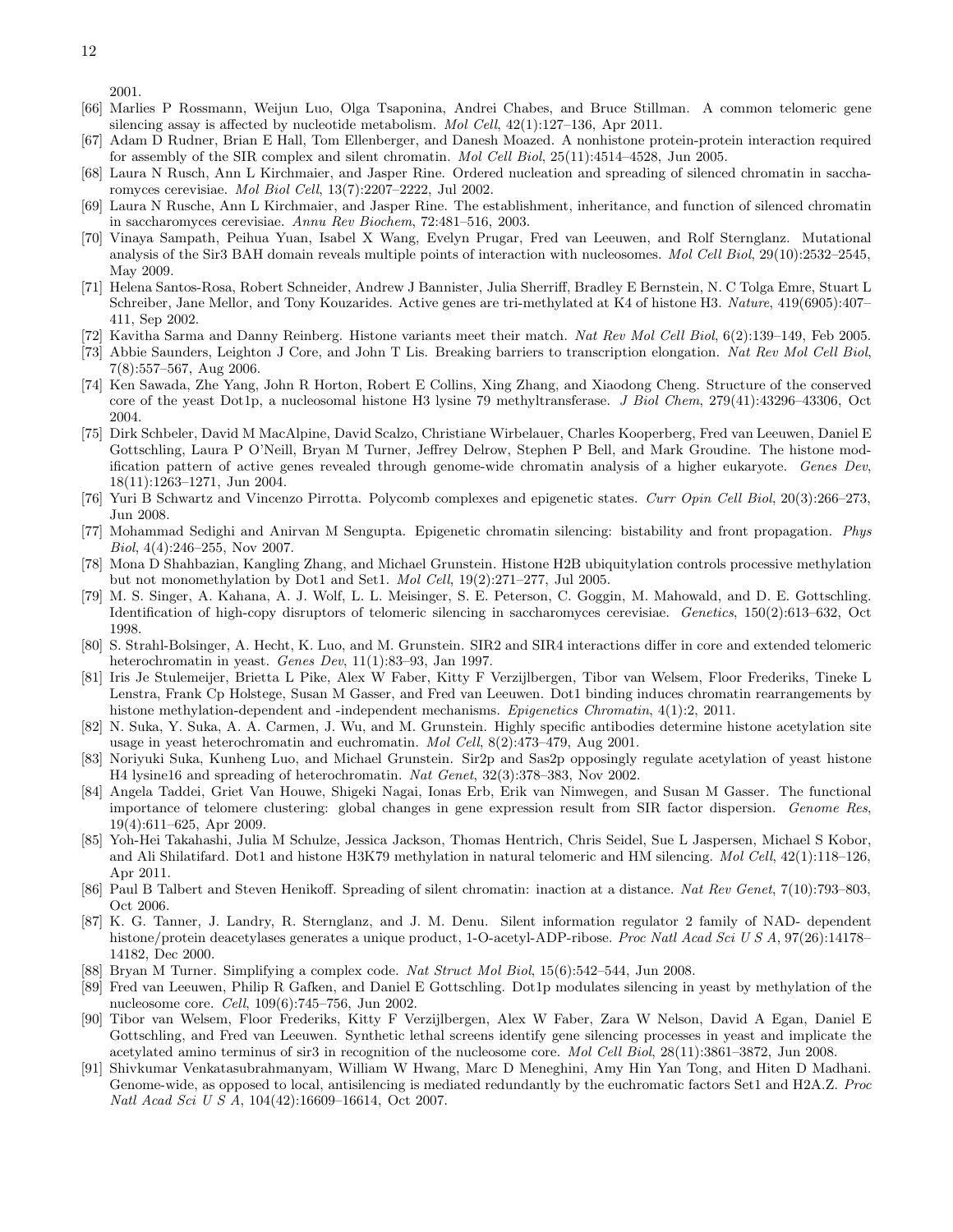- <span id="page-12-4"></span>[92] Vikki M Weake and Jerry L Workman. Histone ubiquitination: triggering gene activity. Mol Cell, 29(6):653–663, Mar 2008.
- <span id="page-12-1"></span>[93] Adam Wood, Jessica Schneider, Jim Dover, Mark Johnston, and Ali Shilatifard. The paf1 complex is essential for histone monoubiquitination by the rad6-bre1 complex, which signals for histone methylation by compass and dot1p. *J Biol Chem*, 278(37):34739–34742, Sep 2003.
- <span id="page-12-0"></span>[94] Feng Xu, Qiongyi Zhang, Kangling Zhang, Wei Xie, and Michael Grunstein. Sir2 deacetylates histone H3 lysine 56 to regulate telomeric heterochromatin structure in yeast. Mol Cell, 27(6):890–900, Sep 2007.
- <span id="page-12-3"></span>[95] Bo Yang, Jeanette Britton, and Ann L Kirchmaier. Insights into the impact of histone acetylation and methylation on sir protein recruitment, spreading, and silencing in saccharomyces cerevisiae. J Mol Biol, 381(4):826–844, Sep 2008.
- <span id="page-12-2"></span>[96] Yinfeng Zhang, Martha L Sikes, Ann L Beyer, and David A Schneider. The Paf1 complex is required for efficient transcription elongation by RNA polymerase I. Proc Natl Acad Sci U S  $A$ , 106(7):2153–2158, Feb 2009.



<span id="page-12-5"></span>FIG. 1. The mechanisms of budding yeast silencing modelled: The red represent silenced and the green transcriptionally active region respectively. The transcriptional feedback is discussed in the text. We argue that other histone modifications perhaps reinforce, as opposed to drive, the distinct epigenetic fates.

#### Text S1

We have relegated the mathematical details of the model in Text S1. Analytical solution of the model in the meanfield limit is presented therein, and the nature of the different phases is summarized. We also compare related models with fewer or more biochemical interactions (parameters) in order to establish that the interactions we have considered are minimal for the engineering design criteria of epigenetic silencing. We also elaborate on Sir perturbations and Sas2 perturbations and discuss the nature of bifurcations/crossovers observed in the phase space.

#### FIGURE LEGENDS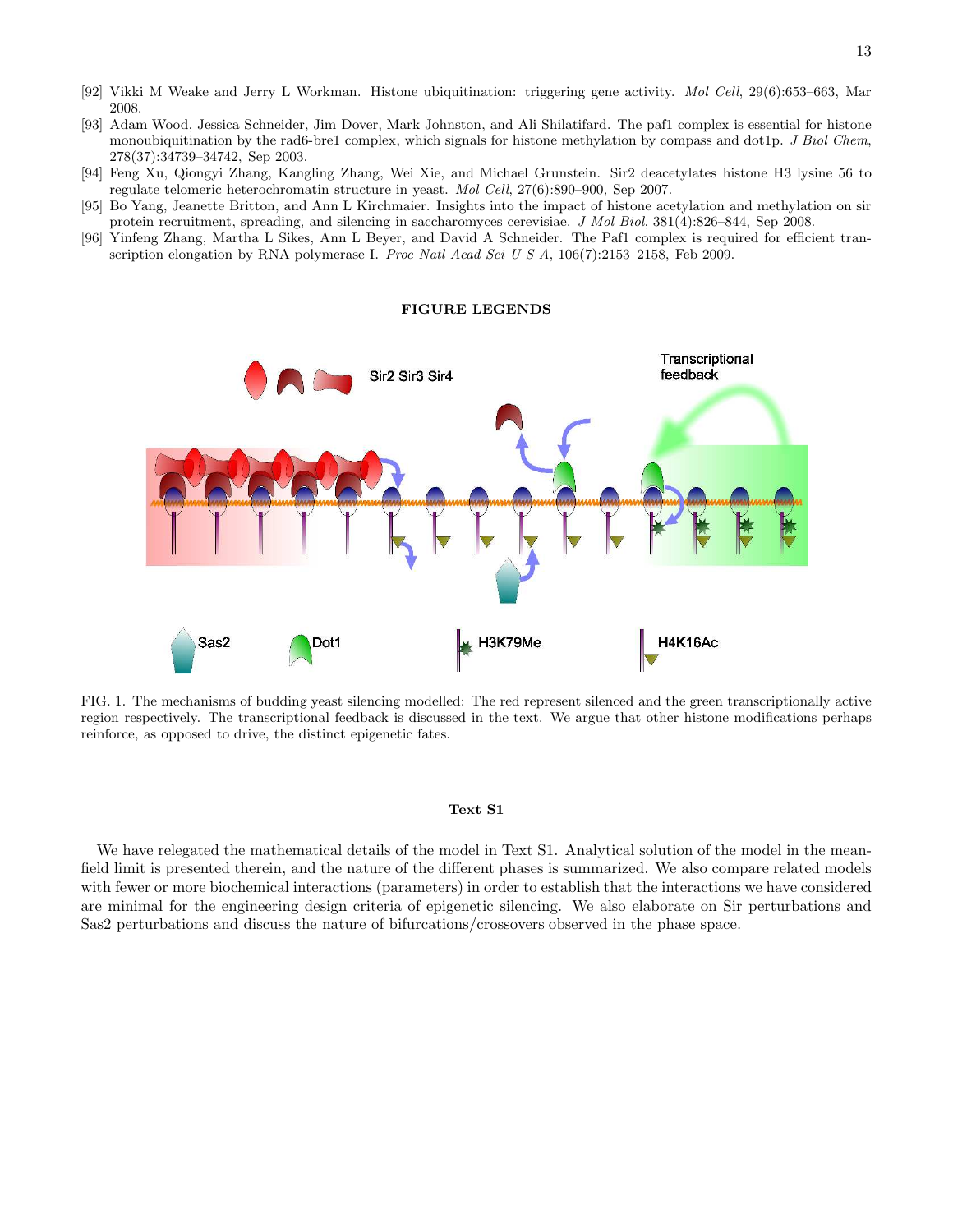

<span id="page-13-0"></span>FIG. 2. The schematics of the minimal model: On a particular nucleosome, S denotes the silencing mark, U is no-mark, A is the acetylation mark,  $M$  is the methylation mark and  $E$  is the active mark. All straight arrows represent local transitions of nucleosomal marks with rates shown. The thin straight arrows are the (low) overall rate of loss of histone marks. The curved arrows are cooperative interactions, where a neighboring nucleosome, bearing a mark (corresponding to the arrow's origin) influences the local transition of the nucleosome to another mark (corresponding to the arrow's target).



<span id="page-13-1"></span>FIG. 3. Example section of the models phase diagram showing all the possible phases: The phase space is four dimensional. This section corresponds to fixing Sir2 deacetylase activity  $(\Gamma)$  and Sir cooperative binding rates  $(\rho)$  and varying the Sas2 activity  $(\alpha)$  and cooperative Dot1 activity  $(\beta)$ . Red diamonds represent region where silenced state is stable, green stars where active state is stable, magenta circles where bivalent state is stable, blue crosses where intermediate state is stable, and regions of overlap of symbols are bistable regions. The bistable solutions merge on  $\alpha = 0$  line to a single solution.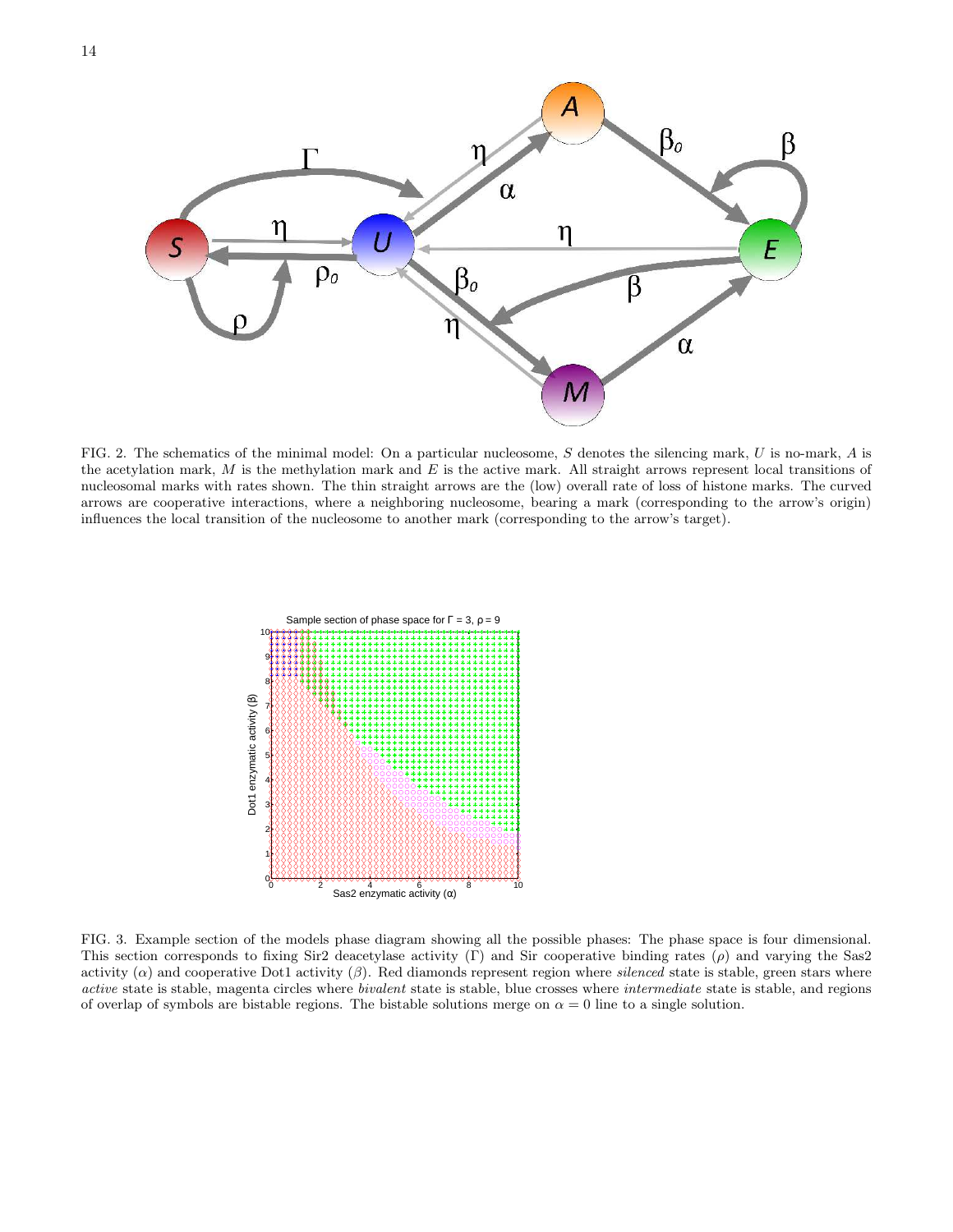

<span id="page-14-0"></span>FIG. 4. The zero velocity line: Section of phase diagram for varying Sir2 deacetylation activity (Γ) and Sir recruitment  $(\rho)$ , and fixed Sas2 activity ( $\alpha = 3$ ) and Dot1 activity ( $\beta = 4$ ). For limited supply of silencer proteins the system self-adjusts the parameter  $\rho(s_{\rm ambient})$  for changing  $\Gamma$  to settle on the zero velocity line (determined from simulations) drawn in gray.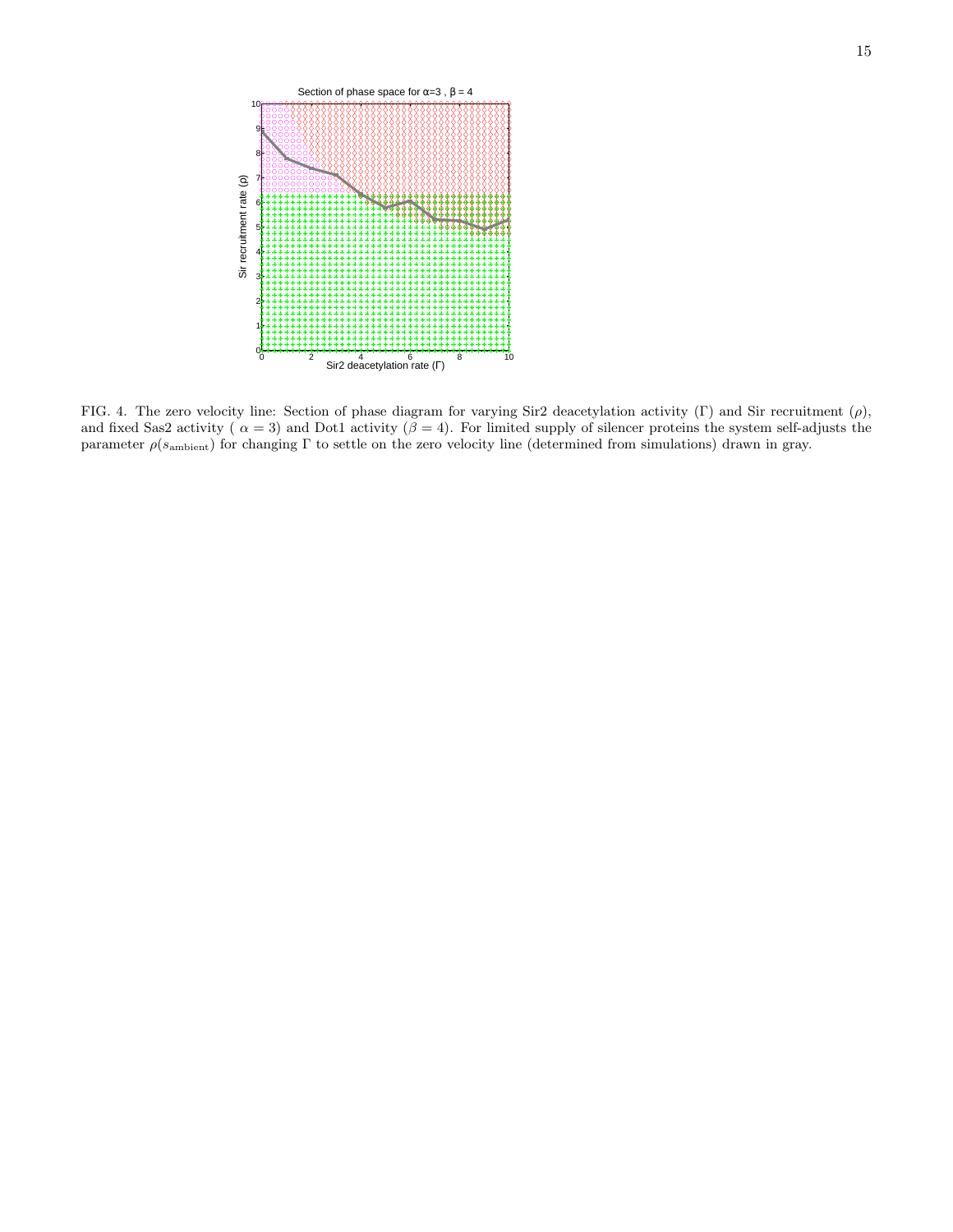

<span id="page-15-0"></span>FIG. 5. Effect of inhibiting Sir2 activity on Sir domains: Density profile of silencer mark S (red line) and active mark E (green line) in the bivalent state encountered as a result of reducing inhibiting Sir2 activity (Γ), determined from lattice simulations. Top panel shows disruption of silencing boundary for low Sir2 activity compared to (bottom panel) wild-type choice of Sir2 activity. The density profiles are average over many stationary configurations. A single such configuration is shown in dots to emphasize the ill-defined Sir domain in individual samples.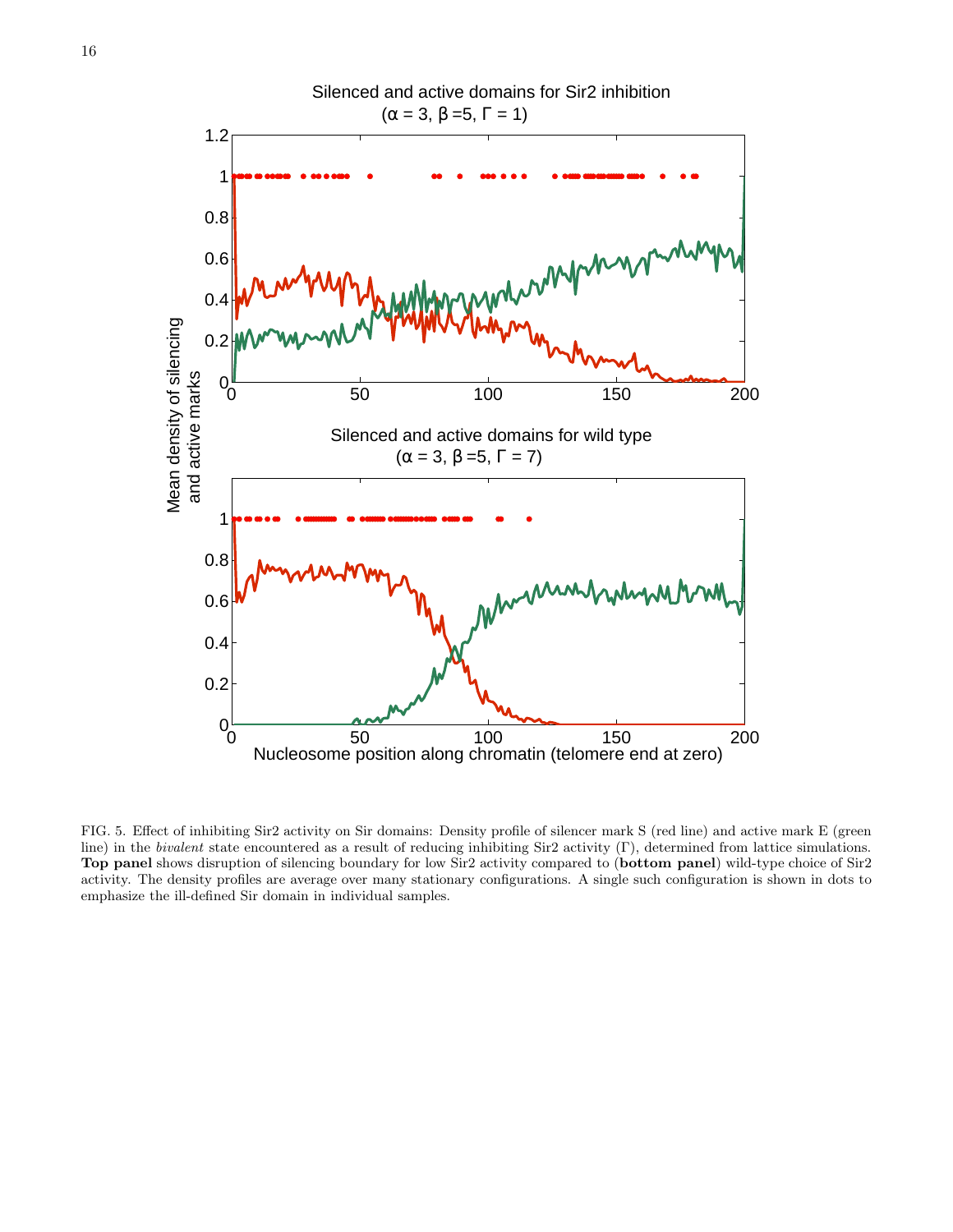

<span id="page-16-0"></span>FIG. 6. Effect of Sir2 perturbations: Correlation length of silenced mark (S) state of the system along the zero-velocity-line in Fig. [4.](#page-14-0) Sir inhibition pushes the system to the bivalent-stable phase. The transition from active-silenced-bistable state (wild-type) to the bivalent-stable phase is approximately at  $\Gamma \approx 4$ . The correlation length is high, as expected, in the bistable region where silencing domains are established, however, the system continues to enjoy relatively strong correlation lengths in the bivalent-stable phase. The scale on the y-axis depends on the (unknown) biophysical parameters of the wild-type system, we are only reporting the trend.



<span id="page-16-1"></span>FIG. 7. Inhibition and overexpression of Dot1: Section of phase space for fixed Sas2 activity (α) and Sir2 activity (Γ) showing the effect of varying Dot1 activity  $(\beta)$  with Sir cooperative binding rate  $(\rho)$ . The self-adjusting Sir binding owing to titration effect maintains the system on the zero-velocity line (grey line). The bivalent state (magenta) is stable for high  $\beta$  and  $\rho$  overexpression of Dot1 pushes the system into this phase. The wild-type bistability (silenced-active-bistable) region is the overlap of the green and red regions. Inhibition of Dot1 pushes the system to another bistable region with silenced and intermediate states stable—the overlap of the red and blue region.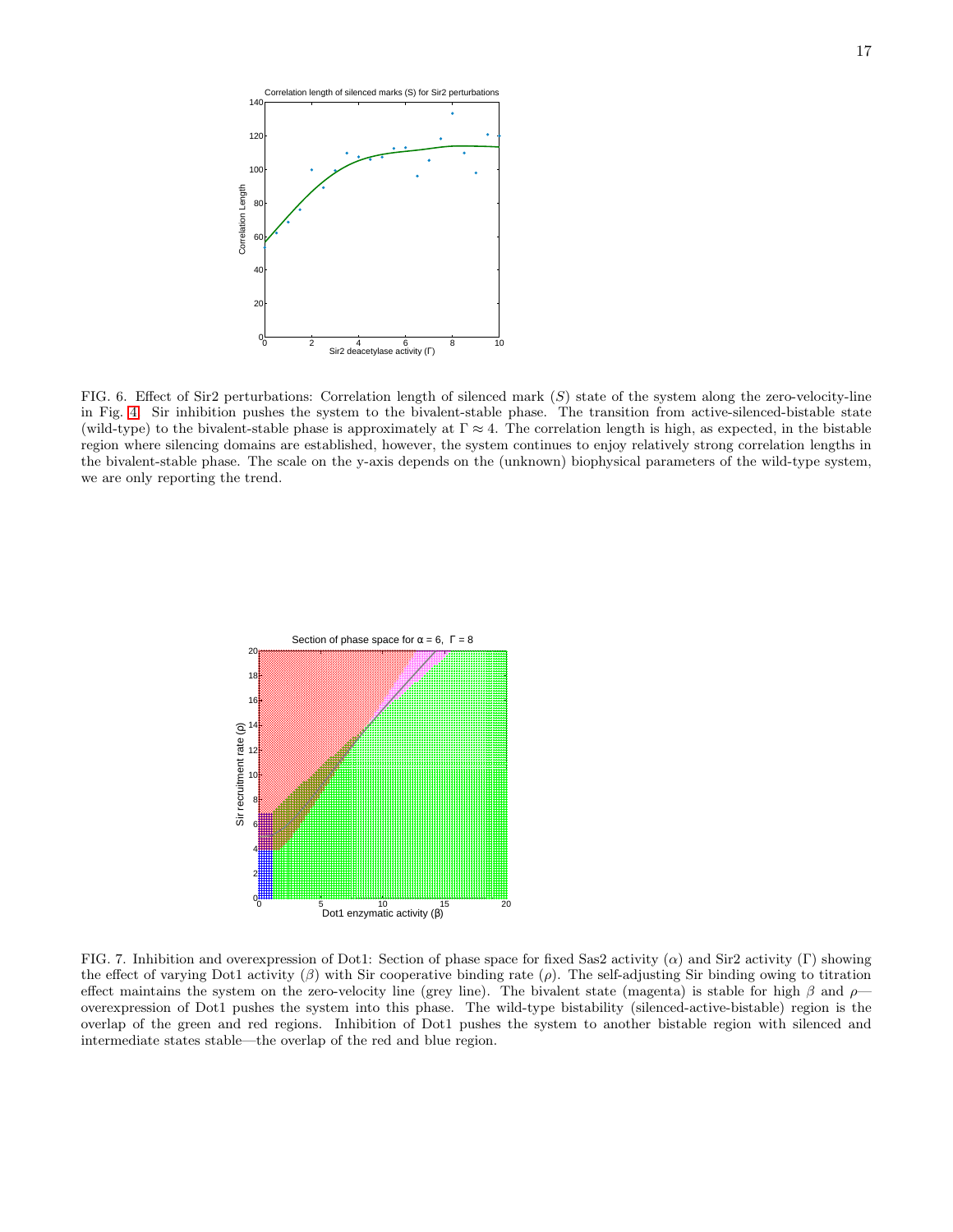

<span id="page-17-0"></span>FIG. 8. Effect of Dot1 inhibition on local Sir density and net chromatin-bound Sir: The density of Sir occupancy, determined from simulations, in telomeres (blue solid line) and fraction of Sir chromatin-bound (green dashed line) as a function of increasing Dot1 activity (β) starting from  $dot\Delta$  upto wild-type values. The system is bistable for all values β explored here, however, the nature of the bistability transitions from *intermediate-silenced-bistable* to *active-silenced-bistable* at  $\beta \approx 1.5$ . Note that for decreasing  $\beta$ , the local density of Sir protein decreases though the net fraction of chromatin bound Sir protein, counter-intuitively, increases. This is because compact silenced region are lost owing to Dot1 inhibition.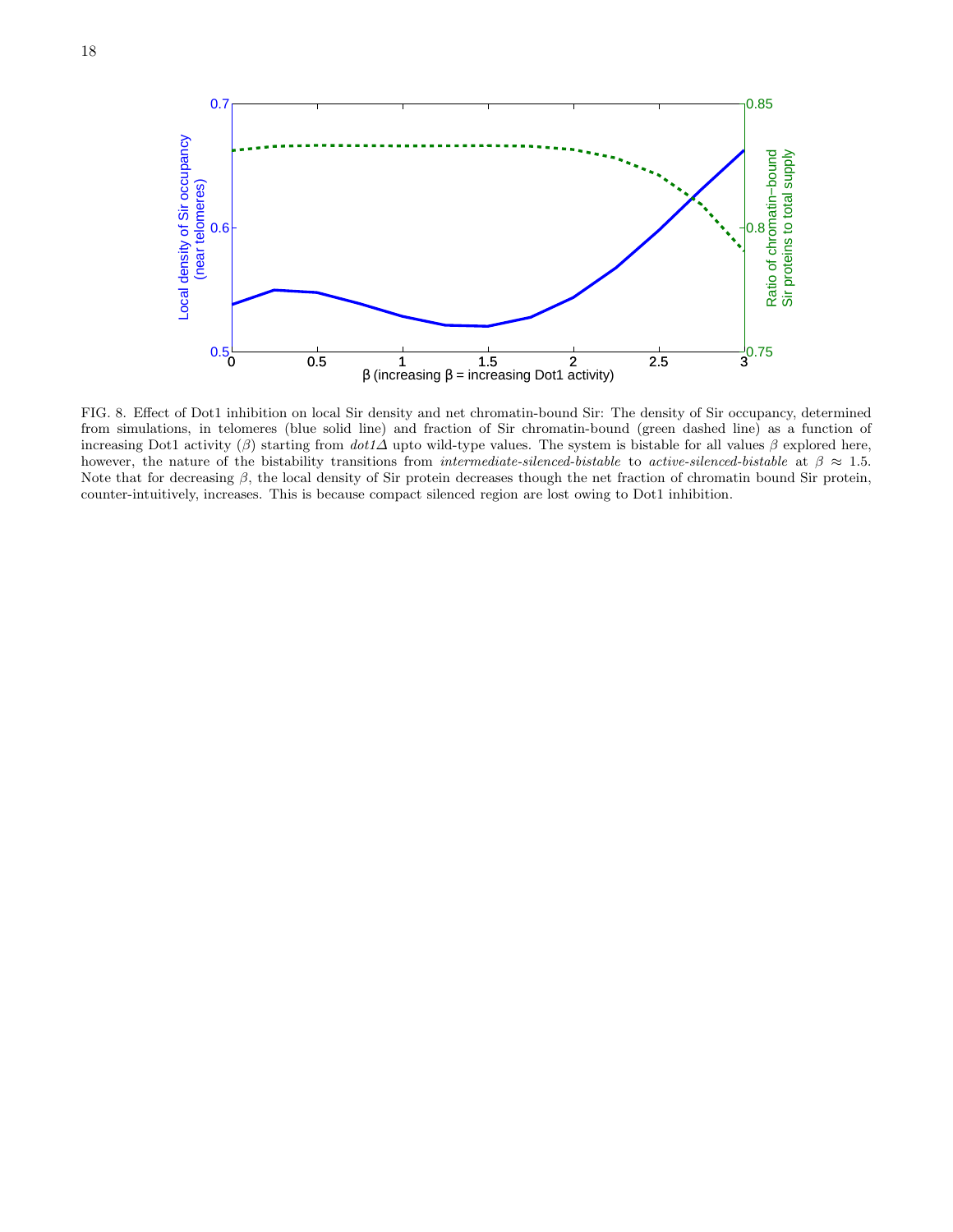

<span id="page-18-0"></span>FIG. 9. Effect of Dot1 inhibition: Density profile of silenced mark  $S$  (red line), active mark  $E$  (green line) and acetylation mark A (blue line) states where top panel shows ill-defined establishment of silencing for Dot1 inhibition (low  $\beta$ ) compared to wild-type values in the bottom panel for which silencing domains are well-defined.